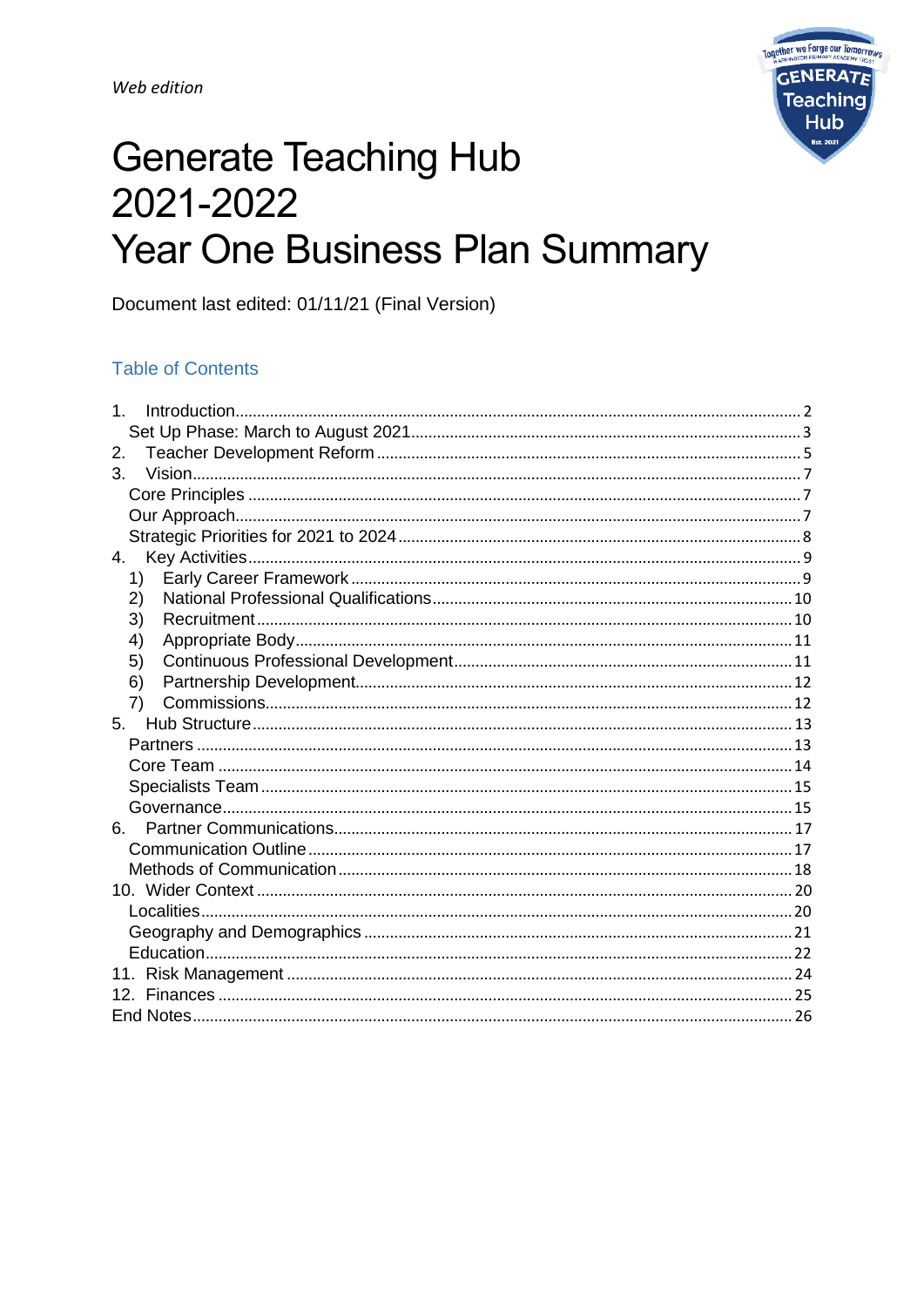### <span id="page-1-0"></span>**1. Introduction**

Warrington Primary Academy Trust (WPAT<sup>i</sup>) has been commissioned as one of 81 new Teaching School Hubs by the Department for Education (DfE), to support the professional development of teachers and leaders across Halton, Warrington and Wigan. Joining the 6 test and learn Teaching School Hubs appointed in 2020, there are now 87 Hubs covering all areas of England.

From September 2021, "Generate Teaching Hub" will be in operation alongside 86 other hubs across England. This new structure will give every school in England access to a local centre of professional development excellence. An initial threeyears funding agreement is in place until 2024.

WPAT was established in May 2016 by three primary schools and a teaching school formed a Multi-Academy Trust. It is a converter academy that is led by educational professionals and has now grown to seven schools in Warrington and Halton. In addition, WPAT's founding school was successful in being designated as a Teaching School and Warrington Teaching School Alliance was formed in 2013. Since then, this network of local schools and leaders has delivered a wide range of teacher development services over this time including a School Direct programme with Liverpool Hope University, a region wide Early Years SSIF programme, active Systems Leadership, Emergency Fund support to schools and led the Workload Reduction Research Commission for the Lancashire and West Yorkshire Region.

WPAT has been identified as a growing Multi Academy Trust and now has seven schools within is responsibility in Warrington and Halton.

Generate Teaching Hub was awarded Teaching School Hub status through Evelyn Street Primary School in Warrington, the lead school of WPAT. Evelyn Street is an Outstanding rated school and positioned third in the Sunday Times annual Parent power guide to schools. In March 2021, it was also chosen to be one of only 22 Behaviour Lead Schools for the new DfE Behaviour Hub initiative. The DfE set strict eligibility criteria related to pupil outcomes before inviting select schools to apply for Teaching School Hub status.

Since March 2021, the DfE have been sharing the detailed plans for Teaching School Hubs and instigated deadlines for initial key decisions and activities with tight delivery deadlines. The focus of Teaching School Hubs have remained the same in this period but national decisions refining the detail of delivery has been emergent; we have adapted to this learning. A start-up grant was provided to prepare a service for full operation in September 2021 (see below).

This plan sets out the detail of how Generate Teaching Hub will continue to be established and then deliver on its first year of targets.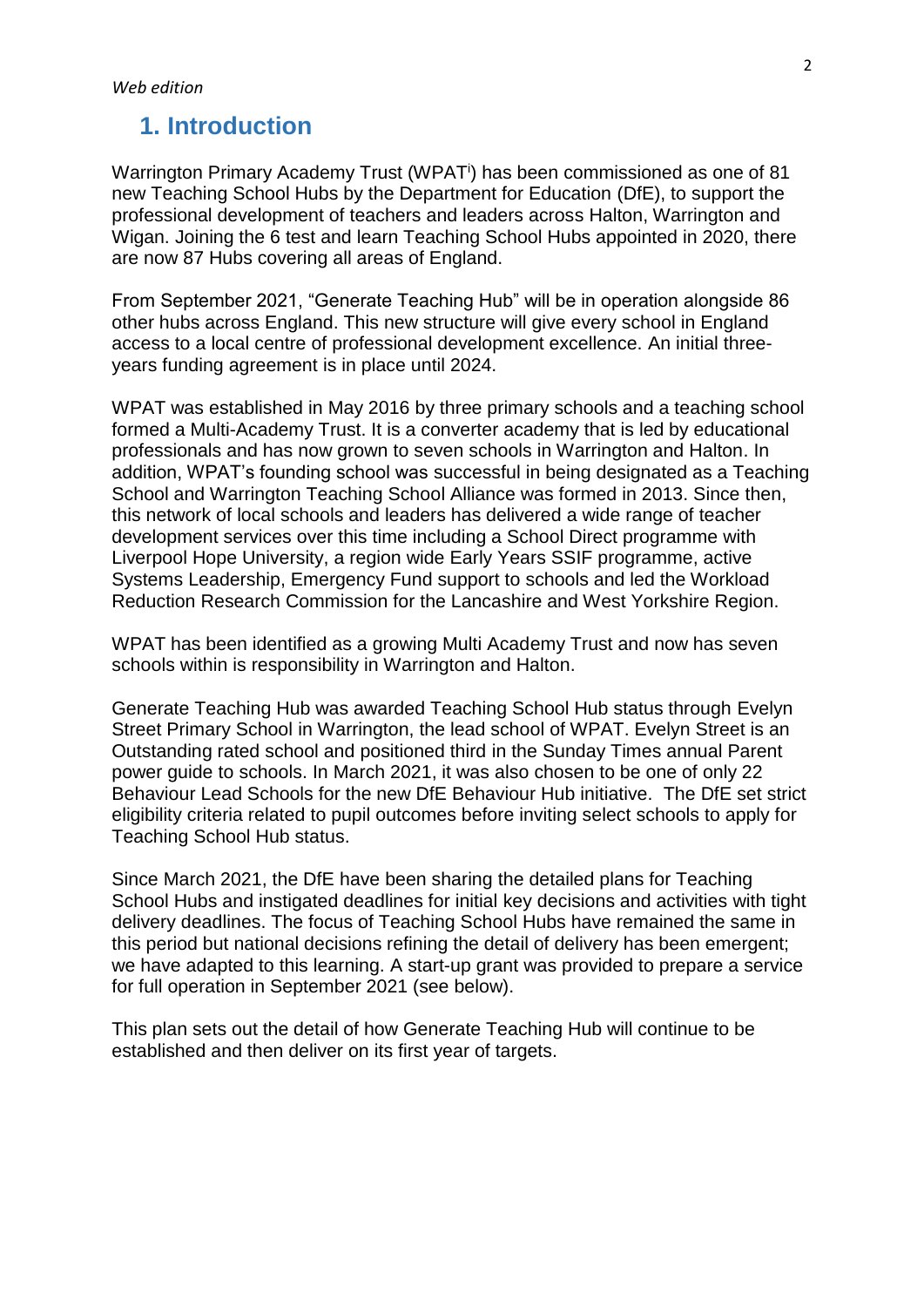### <span id="page-2-0"></span>**Set Up Phase: March to August 2021**

Upon award of the Teaching School Hub remit, a short term plan to establish the new service was created and delivered. This involved a number of significant elements developing at pace and under emerging priorities from the Department for Education (DfE). This included:

### **People**

Under the strategic leadership of WPAT's CEO, appointment of a core team was made including: a Director (started March), Training Coordinator (June) and School Direct Manager (August). A School Direct Administrator and EYFS lead were already in position. With temporary roles of a Senior Project Manager (June to August) and Quality Assurance Consultant (May to July). Recruitment was completed in August for an Administrator and a Manager.

### **Infrastructure**

- Identification of an office location (Simms Cross) and movement of staff to the new location in August 2021.
- A temporary website was created in April 2021, a fully function new website was released in August 2021.
- Identification of three partner schools (Area Leads) in Halton, Warrington and Wigan respectively in May 2021 with Service Level Agreements.
- Confirmation of governance structure and Strategic Board.
- First meeting of the Hub Steering Group in July 2021.
- Identification of a bank (100) of experienced school leaders to be facilitators on delivery programmes.
- A Delivery Plan was developed, refined with feedback from the DfE between May and August 2021; with final sign off due in September 2021.

### **Vision & Communications**

- Identification of a Teaching School Hub name and brand.
- Establishment of a clear vision, core principles and common approach.
- Regular attendance of weekly information and development sessions by the Teaching Schools Council, DfE and Education Endowment Foundation from March 2021 onwards.
- Proactively seeking regular and extensive opportunities to present to school and partner networks in the Hub area to explain the Teaching School Hub and reforms.
- Detailed updates sent regularly to local partners to information and engagement.

### **Delivery**

• Identification of our Early Career Framework (ECF) national partner (Teach First) in March 2021 and forecasting of delivery scale in April 2021; a contract was signed in July 2021 after the national call-off confirmation. Final national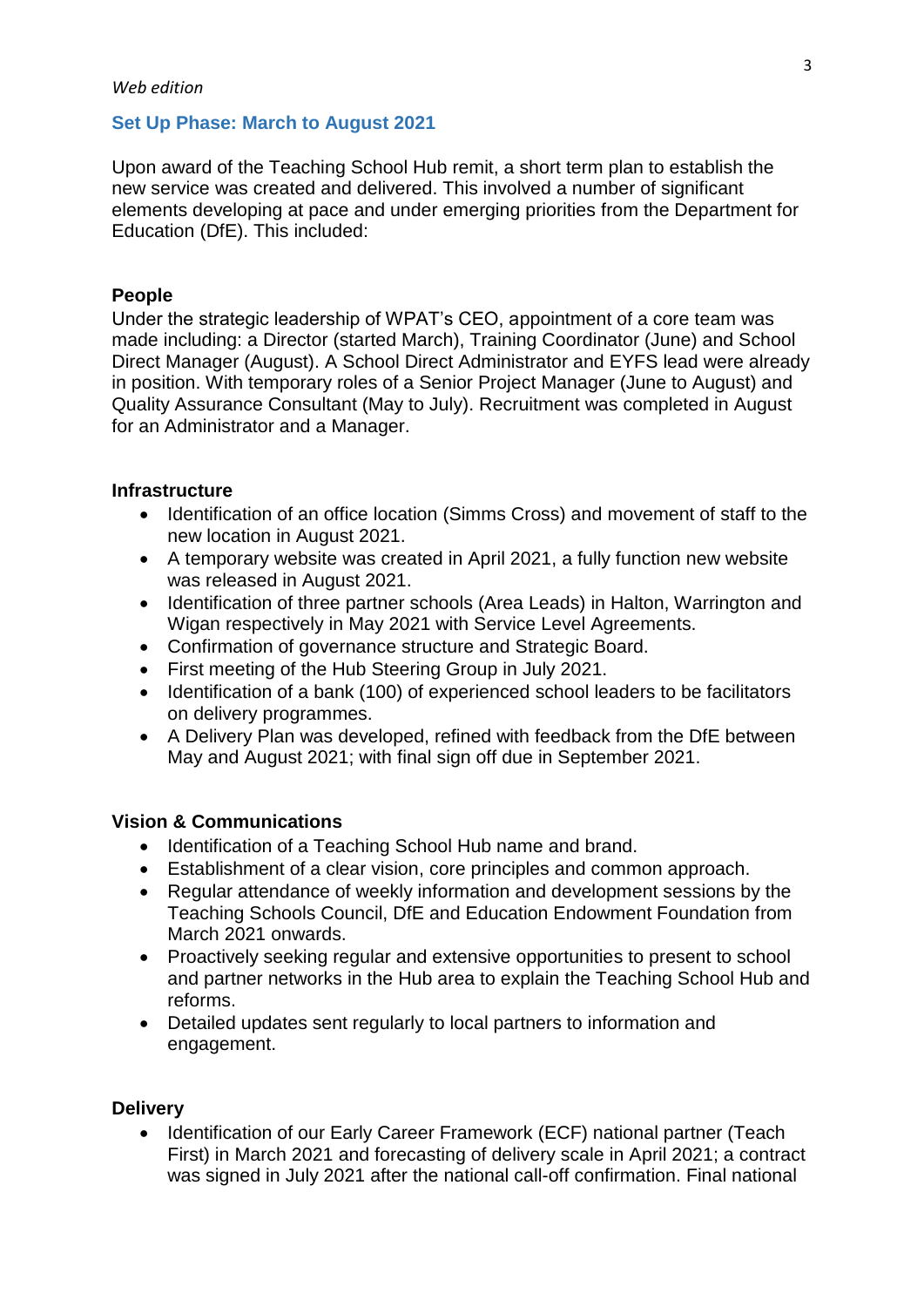sign off by the DfE of all materials for the programme is expected in September.

- Identification of our National Professional Qualifications (NPQ) partner (Best Practice Network) in April 2021 and forecasting of delivery scale in May 2021; a contract was signed in July 2021 after the national call-off confirmation. Final national sign off by the DfE of all materials for the programme is expected in October.
- Promotion of the ECF programme in May to August 2021, with achievement of contract targets, confirmation of registrations, establishment of local delivery partners, recruitment and training of facilitators and programme planning for a September 2021 start.
- Promotion of the NPQ programme in July 2021 onwards, with confirmation of registrations, establishment of local delivery partners, recruitment of facilitators and programme planning for a November 2021 and February 2022 start.
- Creation and promotion of an Appropriate Body service and internal team structure between May and August 2021.
- Final recruitment to Initial Teacher Training to start in September 2021, with confirmation of mentors, placement schools, programme facilitators; as well as compliance with our accreditation provider (Liverpool Hope University).
- Assessment and comprehensive feedback to the Initial Teacher Training Market Review (announced in July 2021) before the 22<sup>nd</sup> August deadline.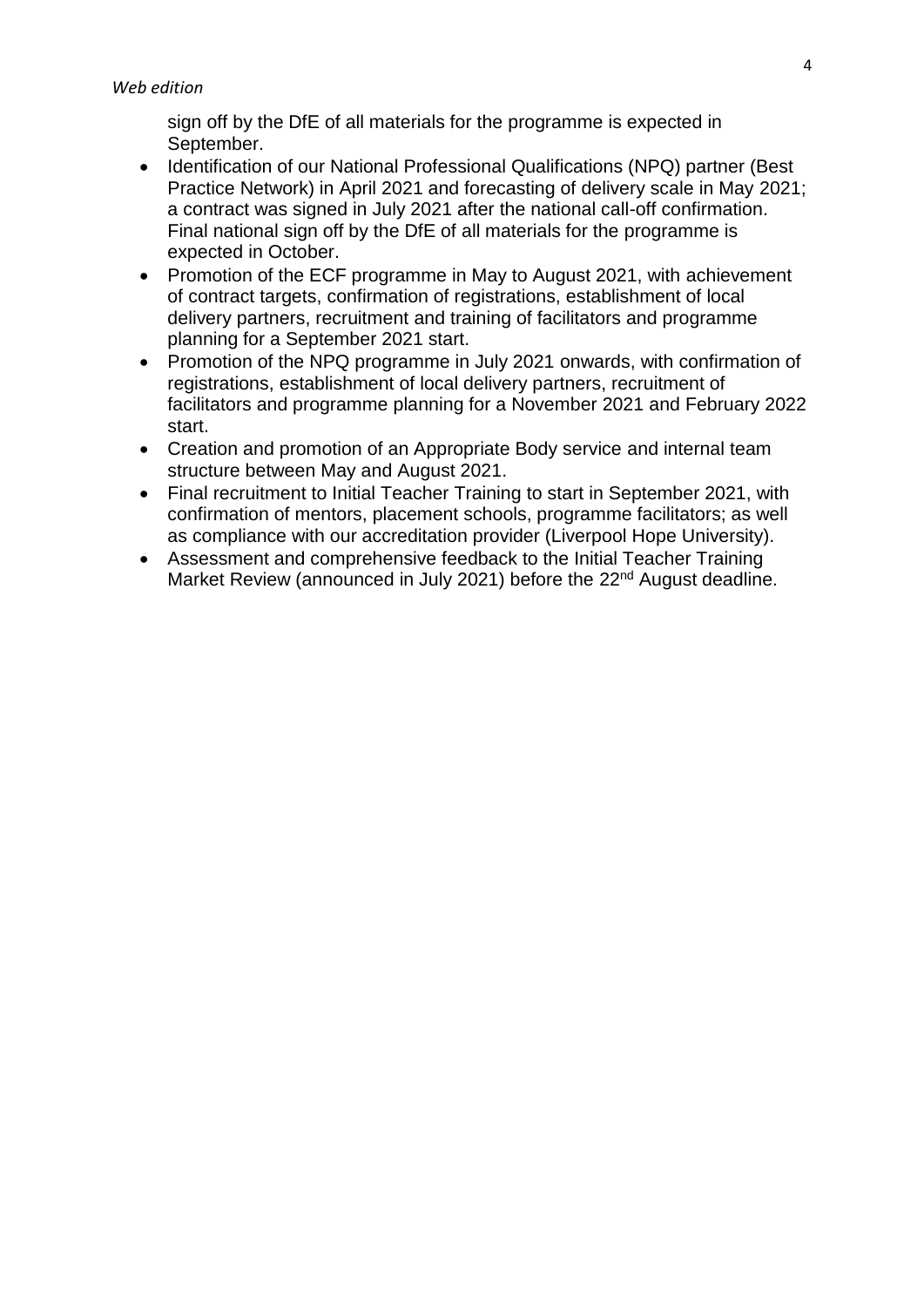### <span id="page-4-0"></span>**2. Teacher Development Reform**

Since the 2019 Recruitment and Retention Strategy<sup>ii</sup> was published by the DfE, a series of structural reforms to teacher development have been enacted. This journey was clarified in the document World Class Teacher Development Reformiii, published by the DfE in June 2021.

Six new Teaching School Hubs were awarded 'test and learn' status in September 2020 to be a pilot and then influence the final structure of the full national roll out. The initial impact of the Covid-19 pandemic delayed the tendering and awarding of the final 81 Teaching School Hubs, but in Autumn 2020 the DfE published the criteria to establish high performing schools that were eligible to apply. Now, the whole of England is covered by 87 Teaching School Hubs each with areas covering no more than 300 schools<sup>iv</sup> with a remit to deliver a 'golden thread' of teacher development (see figure 1).

In August 2021, all the current Teaching Schools (790) will no longer be funded by the DfE and only Teaching School Hubs can use the designation 'Teaching School'. Schools and Multi-Academy Trusts that have been Teaching Schools can continue activities (such as Initial Teacher Training and providing CPD) but these must be on a self-funding basis. **However, the DfE are clear that Teaching School Hubs will not replace local providers but will assist in mapping need, coordinating activity and measuring impact in their area.**



*Fig. 1: The DfE's map of the role of Teaching School Hubs, February 2021.*

Teaching School Hubs are accountable as enablers and commissioners of local teacher development services for the DfE and are charged with supporting the implementation of the reforms. The golden thread to the reforms is that there are **no great schools without great teachers**, and the evidence based frameworks underpinning change will continue the drive to maintain improvement in standards across the country.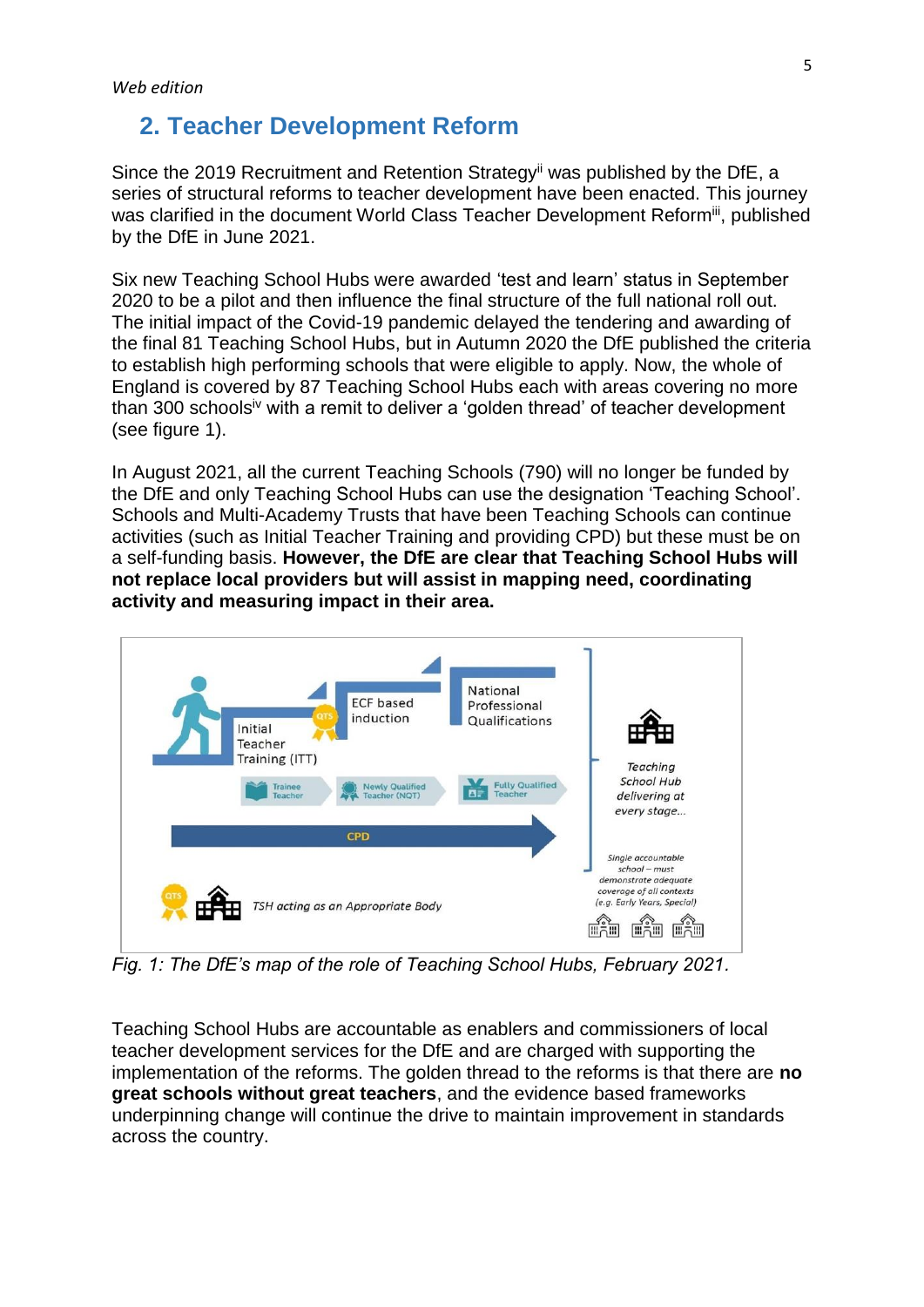#### *Web edition*

Further reforms are in progress (see figure 2) with the pilot of the new Early Career Framework being conducted in 2020/21, a national rollout begins in September 2021<sup>v</sup>. This will see a two-year structured induction for all newly qualified teachers with mentoring and training support plus additional time released from teachers (10%) in year one; 5% in year two). Six national providers will be delivering the framework across England. The framework behind this support is matched to continue the approached of the Core Content Framework implemented in September 2020 for Initial Teacher Training to create a 3-year entry route into teaching.

The National Professional Qualifications have been reviewed and re-aligned with six qualifications, three of which are new specialist routes, the introduction of assessments to replace project work, and additional assistance to new Headteachers in post. Nine national providers have been chosen to deliver these new qualifications across England<sup>vi</sup>.



*Fig. 2: The DfE's new suite of career development training for teachers, April 2021.*

Currently, a consultation of the Market Review of Initial Teacher Training<sup>vii</sup> (published in July 2021) is in progress and the results are expected in November 2021. A tender has been released (April 2021) for a £121m new Institute of Teaching to provide "flagship" training and support to Initial Teacher Training, Early Career Framework, National Professional Qualifications and National Leaders of Education from four as yet undetermined locations in England<sup>viii</sup>.

To date no changes to the roles or deployment of National Leaders in Education is being made; they continue to support School Improvement initiatives coordinated in each region by the Teaching Schools Hub Council<sup>ix</sup>.

In the summer term of 2021 it was confirmed that Senior Leaders in Education or Local Leaders in Education will no longer be recruited. Current teachers with these designations will be encouraged to connect to curriculum Hubs or participate in delivery of new national programmes such as Early Career Framework and the National Professional Qualifications. School Improvement is outside the designation of Teaching School Hubs.

Additional key roles for schools such as Governance and Teaching Assistants are not explicitly referenced in the Teaching School Hub remit. Though a review of the National Leaders in Governance<sup>x</sup> is in progress.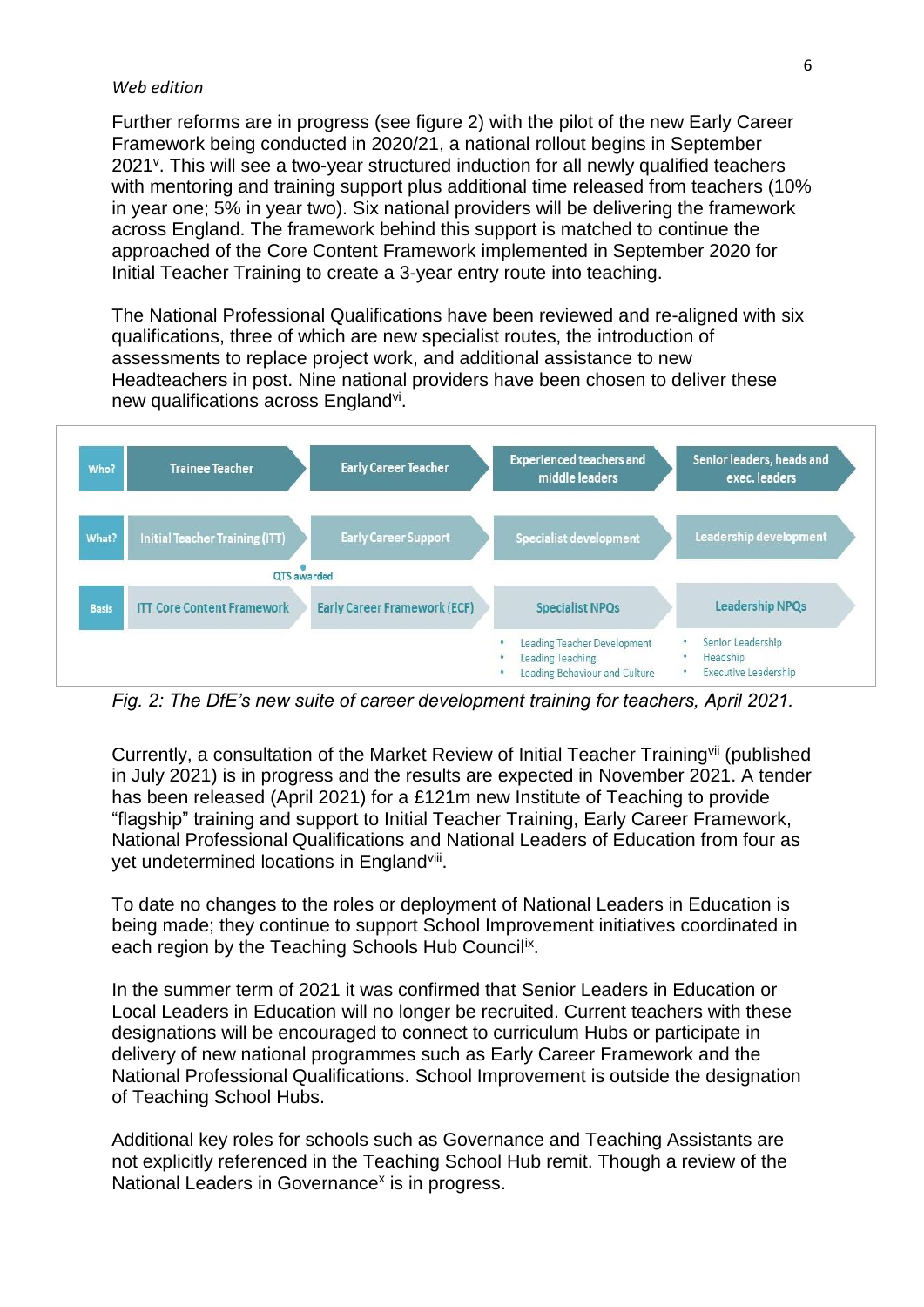# <span id="page-6-0"></span>**3. Vision**

### **Our purpose has been defined as:** *Connecting and empowering great teachers in Halton, Warrington and Wigan.*

Generate Teaching Hub is led by professionals who are passionate about ensuring the right training and support is in place to assist teaching colleagues. We are responsible for focusing high quality services to all teachers, from point of entry into the profession through to senior leadership roles

Our reason to be is to ensure that in Halton, Wigan and Warrington we do all we can to support the generating of great teaching.

### <span id="page-6-1"></span>**Core Principles**

Generate Teaching Hub's core principles are aligned to WPATs and act as our values:

### 1. **Children First**:

We have high expectations for every child in our locality and our work underpins that expectation; at the heart of everything we do as an organisation is in the interest of children first and foremost.

### 2. **Resilience**:

We are unrelenting in our pursuit of excellence whether it is for educational outcomes, quality of service or for our organisational functions. We embrace change and seek to continually improve our offer and impact.

### 3. **Pioneering**:

We are passionate about learning what will improve children's lives and their outcomes, placing innovation and the expansion of the practical application of what works at the core of our services

### <span id="page-6-2"></span>**Our Approach**

We have chosen the term 'Generate' to allow our work to reach across our three local areas and maintain our focus on our core purpose. The term is deliberate and describes our approach; by our actions we will be:

### **…Generating Improvement:**

We actively support progress in schools by encouraging innovation, the starting of new activities and inspiring continual improvement in teaching and learning practice.

### **…Generating Collaboration:**

We have a proactive attitude to communicating with a wide network of partners to sustain the sharing, learning and promotion of excellent practice.

### **…Generating Learning:**

We create local change, having an impact on improving outcomes for our schools, their staff and ultimately benefiting the children in our area.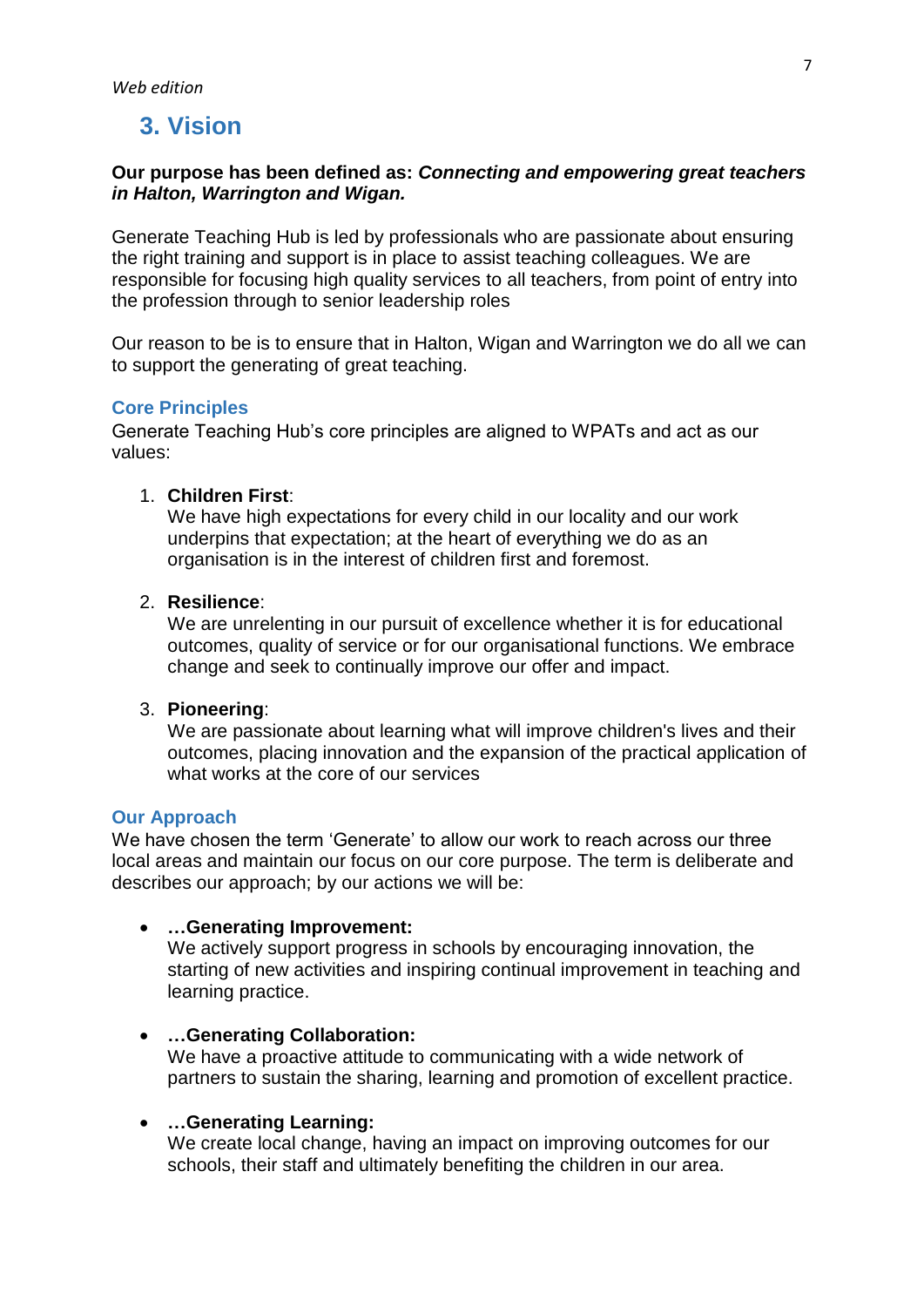### <span id="page-7-0"></span>**Strategic Priorities for 2021 to 2024**

To connect our multiple and emerging activities together, Generate Teaching Hub has identified a core set of strategic priorities we will work towards in our first year and beyond.

- 1. To create clarity of understanding about and access to teacher development information, from entry into the profession all the way through to senior leadership level within our local schools.
- 2. To facilitate effective, consistent and purposeful partnership working in teacher development across the whole of the Hub area.
- 3. To engage with colleagues across the Hub area to understand existing and emerging trends, forecast needs and maximise provision in teacher development.

The annual Teaching School Hub report will identify how these priorities are being met and priorities for future actions. They will be kept under review and updated annually as the context and drivers to the work of Teaching School Hubs evolves.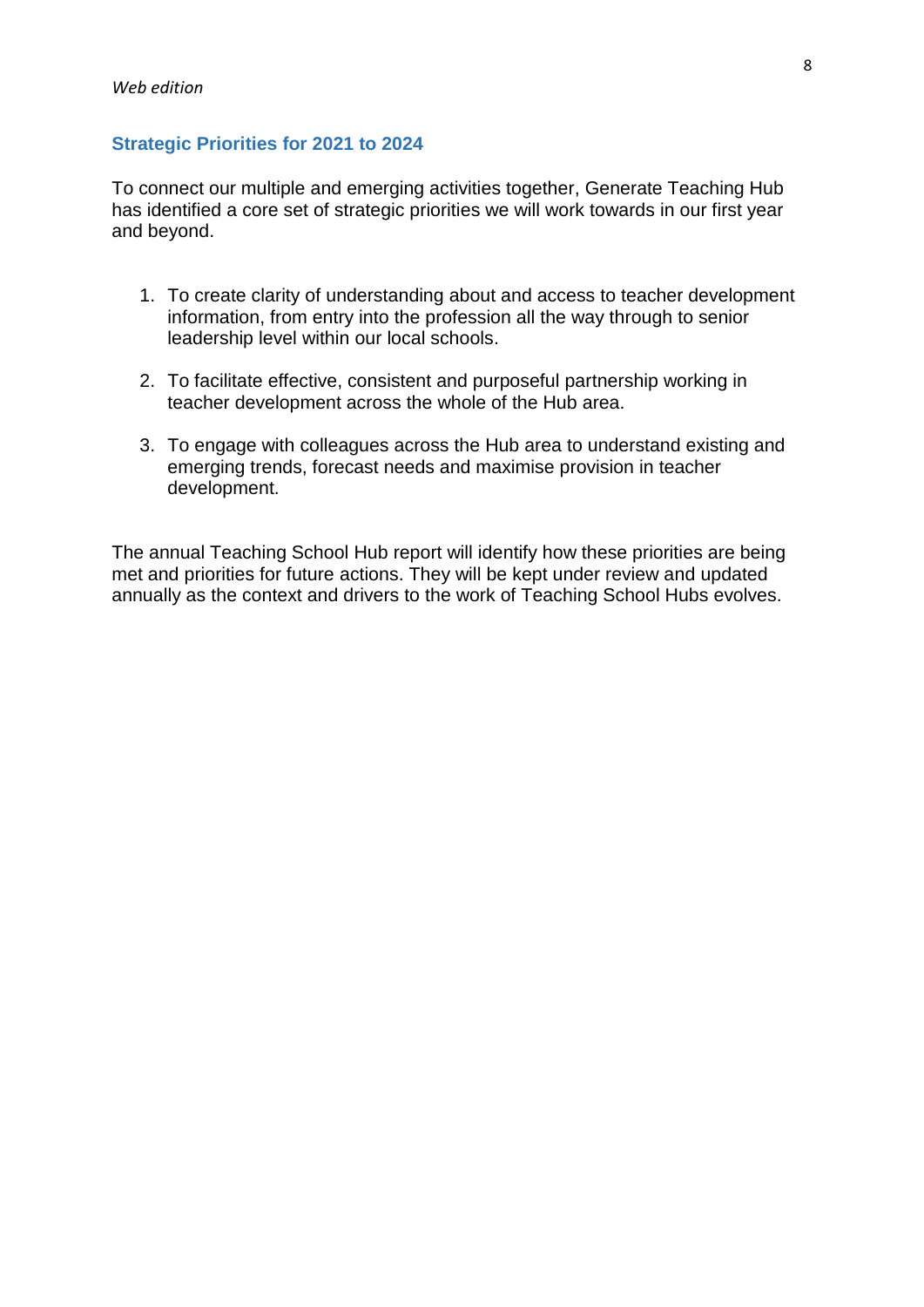# <span id="page-8-0"></span>**4. Key Activities**

All of Generate Teaching Hub's primary activities are defined by the DfE. Guidance has been provided in the following key documentation:

- Teaching School Hub grant letter  $(2^{nd}$  March 2021).
- Teaching School Hubs Handbook (v1 February 2021; v2 May 2021; v3 September 2021).
- Teaching School Hubs Framework (March 2021).
- Teaching School Hubs Conditions of Designation (February 2021).
- A professional development programme and support from the Teaching School Hub Council (started March 2021 and ongoing).
- Plus, statutory guidance on roles, responsibilities and duties given to the sector as a whole, e.g. Teacher Standards, Appropriate Body Guidance.

All activities are monitored by a detailed Annual Delivery Plan with Key Performance Indicators (KPIs) for primary activities, milestones for action and financial reporting of core costs. A lead officer from the DfE has been appointed to liaise with Generate Teaching Hub. Termly reports on spend and activity are submitted to the DfE.

A Teaching School Hub is a connector of high quality practice and an instigator of professional development in education. Our focus is on developing a deep knowledge of teacher training and development in our area now, and its future needs. The role recognises that continued teacher and leadership development as the most important form of school improvement.

Therefore, our core activities are:

### <span id="page-8-1"></span>**1) Early Career Framework**

Promotion and delivery of the new two-year Early Career Framework (ECF) inducting newly qualified teachers into the profession, involving:

- a. Collaborating with a national approved provider of the ECF Teach First.
- b. Creating an infrastructure to prepare and manage the delivery of the programmes.
- c. Communications to raise awareness of the new statutory requirements for schools.
- d. Identifying and supporting of a network of facilitators to provide training for ECTs and Mentors as per the approved national ECF programme.
- e. Upholding Quality Assurance standards for training and mentoring support;
- f. Proactively identifying if and how to group clusters / cohorts of local or specialist interest for training;
- g. Monthly reporting to our national provider (Teach First) to ensure compliance with DfE requirements, access by schools to all grants (in year two) and to receive and manage payment by results.
- h. Creating opportunities to understand the post ECT need (teaching years 3-5) and bridging the gap to middle leader development.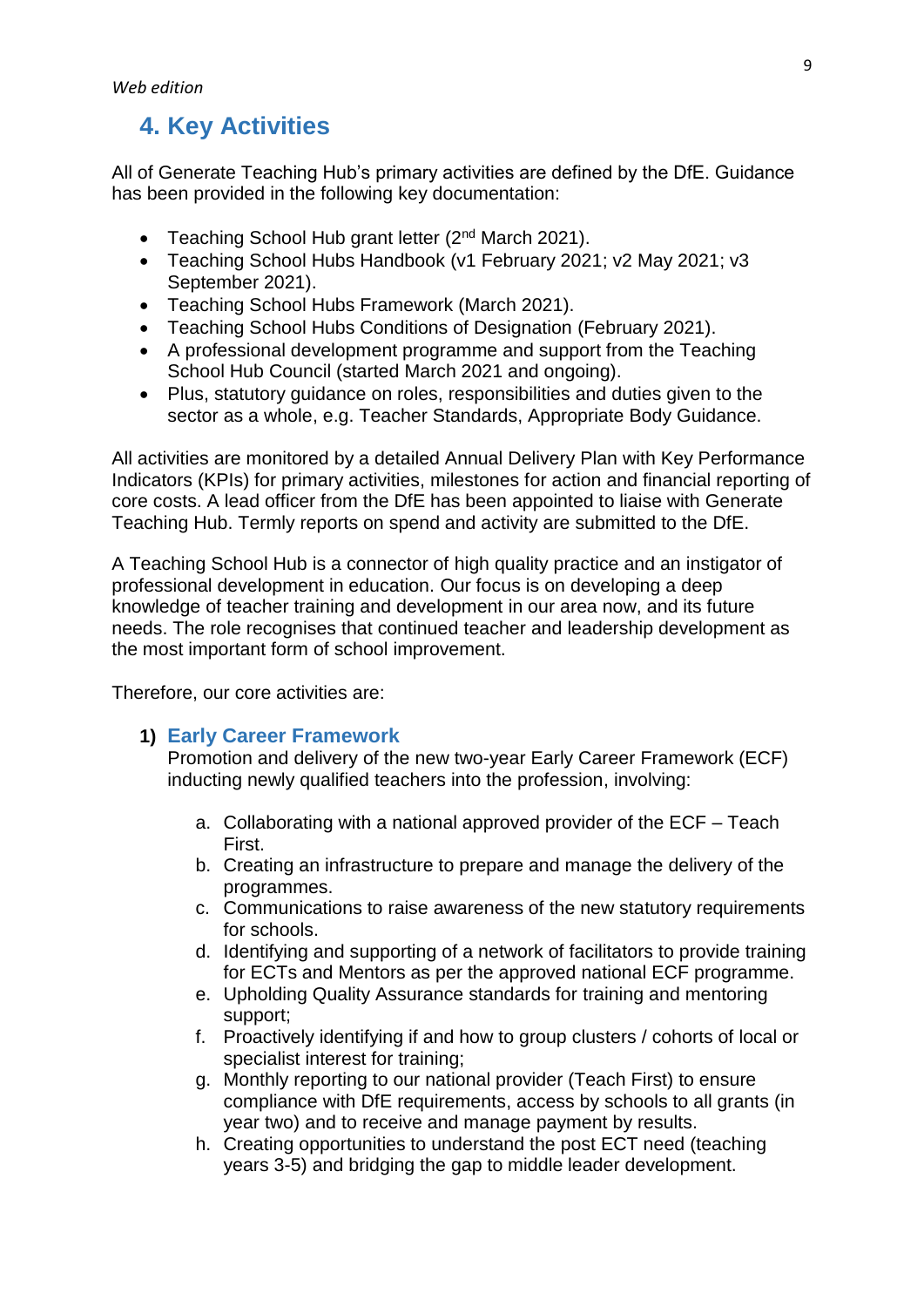### <span id="page-9-0"></span>**2) National Professional Qualifications**

Promotion and delivery of National Professional Qualifications (NPQs):

- a. Collaborating with an approved national provider Outstanding Leadership Partnership / Best Practice Network.
- b. Communications to raise awareness of the new reformed suite of NPQs.
- c. Recruiting experienced leaders to provide evidence, content and case studies for the national provider.
- d. Identifying and supporting of a network of facilitators to provide training within the six reformed qualifications:
	- i. Leading Teacher Development (3 days over 12 months);
	- ii. Leading Teaching (3 days over 12 months);
	- iii. Leading Behaviour and Culture (3 days over 12 months);
	- iv. Senior Leadership (4 days over 18 months);
	- v. Headship (5 days over 18 months);
	- vi. Executive Leadership (6 days over 18 months).
- e. Supporting of additional delivery roles including: school based coaches, online mentors, assessors and quality assurance.
- f. Proactively identifying if and how to group clusters / cohorts of local or specialist interest for training.
- g. Proactively monitoring participant engagement and tracking their longer term development into further study or teacher development opportunities.
- h. Termly reporting to our national provider (Outstanding Leadership Partnership) to ensure compliance with DfE requirements and to receive and manage payment by results.

### <span id="page-9-1"></span>**3) Recruitment**

Delivery and support Initial Teacher Training<sup>1</sup> by:

- a. Continuing to offer School Direct training to a cohort of Trainee Teachers starting every September, who will achieve Qualified Teacher Status through Primary (5-11 years), Early Years Foundation Stage (3- 7 years) and Special Educational Needs:
	- i. Ongoing marketing of the programme throughout the year.
	- ii. Registration with DfE's new postgraduate teaching portal in Summer term ready for October launch (UCAS's role ends in September 2021);
	- iii. Assessment, processing and selection of applications through interview;

**<sup>.</sup>** <sup>1</sup> The requirements of this activity will be reviewed by the DfE after the market reform is announcements are made in November 2021.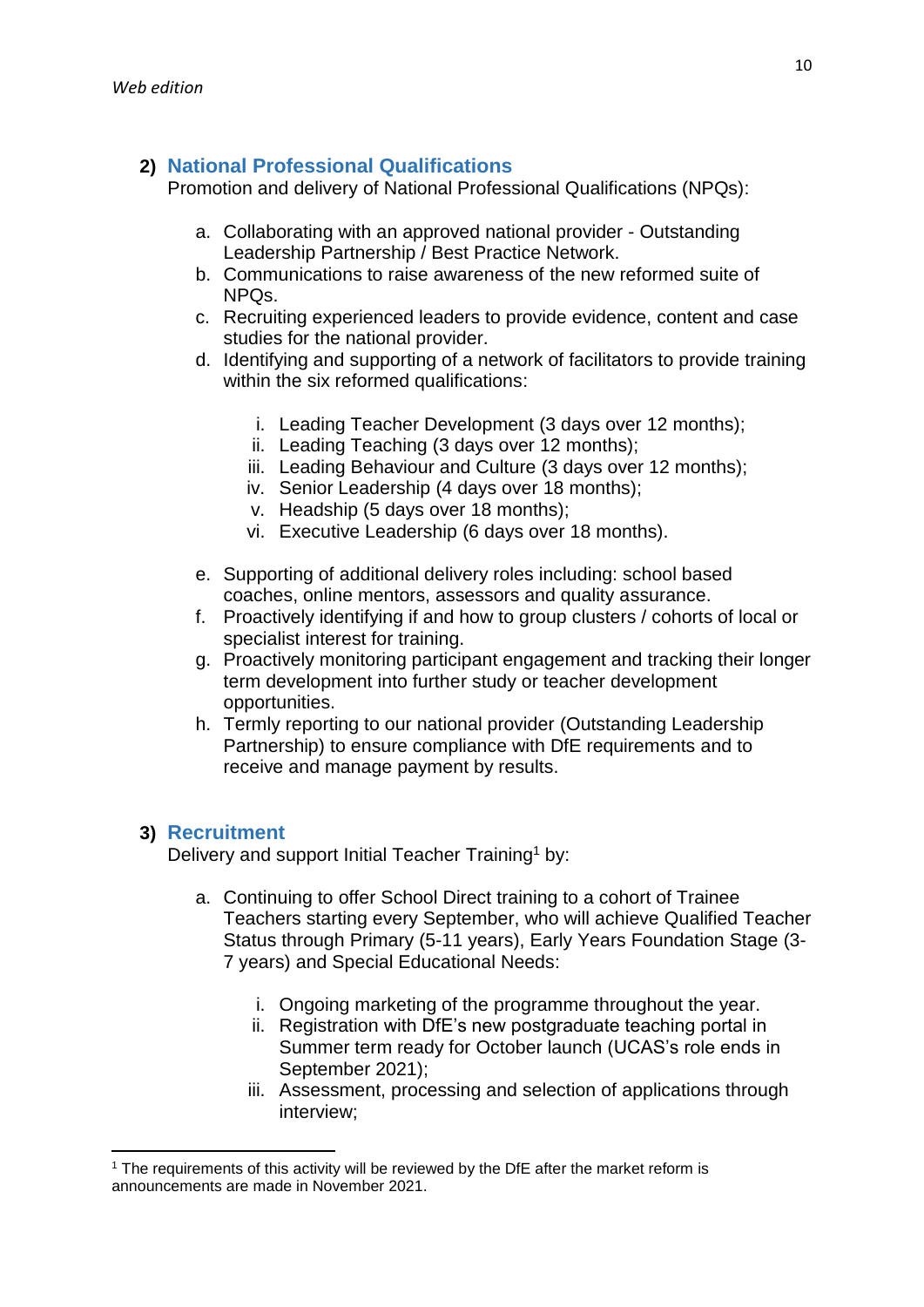- iv. Development of an induction and training curriculum to sector standards (Core Content Framework), the accrediting body (Liverpool Hope University) and Ofsted's requirements<sup>xi</sup>;
- v. Provision of a School Direct mentor team of experienced teachers to support Trainees throughout the year;
- vi. Sourcing placement schools and training of school based mentors;
- vii. Monitoring of compliance to professional standards through induction, progress meetings and observations throughout the academic year;
- viii. Allocation of appropriate placements for Trainee routes;
- ix. Reporting of activities and outcomes, and to receive payment by results.
- b. Proactively supporting Initial Teacher Training provision for all routes in the Hub area by:
	- i. Mapping provision of providers;
	- ii. Identification of local needs or gaps;
	- iii. Facilitating partners to meet identified needs or gaps;
	- iv. Identifying, and facilitating continual improvement in quality standards of provision;
	- v. Tracking of outputs by local providers.
	- vi. Engaging in national developments, disseminating information and supporting local responses (especially in regard to the forthcoming Initial Teaching Training Market Review decisions to be announced in November 2021)

### <span id="page-10-0"></span>**4) Appropriate Body**

Offering an Appropriate Body<sup>xii</sup> services to schools for Early Career Teachers focused upon complementing the ECF Full Induction Programme.

- a. Establish an administrative system to process and validate new teacher induction.
- b. Coordinate development and delivery with local Appropriate Body partners.

### <span id="page-10-1"></span>**5) Continuous Professional Development**

Encouraging and providing appropriate Continuous Professional Development (CPD) by:

- a. Initiating a process of mapping existing provision of training in the Autumn term 2021, identifying:
	- i. Current participation;
	- ii. Gaps and needs for training; and,
	- iii. The range of local provision.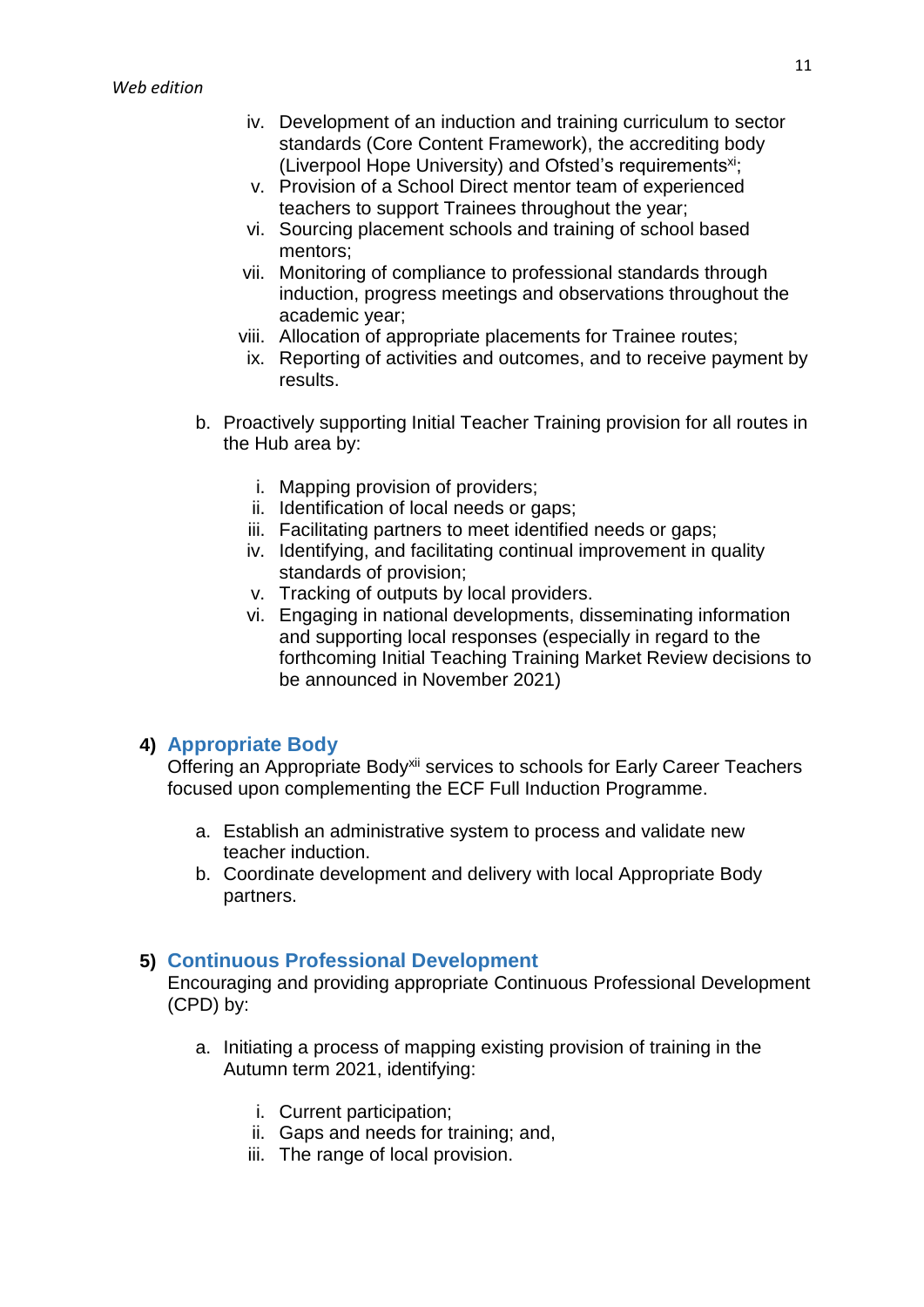- b. Promoting and encouraging local specialist training provision by curriculum hubs and local partners.
- c. Directly delivering a pre-approved (by the DfE) training only where:
	- Identified as not being provided by partners;
	- There is a direct impact on pupil outcomes that can be measured;
	- With a clear alignment to national Teacher CPD Standards<sup>xiii</sup>.
	- Development of good practice and quality assurance standards relevant to local provision, including promoting an evidence based approach with a Theory of Change.

### <span id="page-11-0"></span>**6) Partnership Development**

To build a strong partnership with our local schools and teacher development agencies, relevant to every stage of a teacher's career, in all phases and type of school in our area. This will require:

- a. Building an effective infrastructure and working strategically with stakeholders and providers.
- b. Establishing clear channels of communication between local partners, research schools, curriculum hubs and national agencies.
- c. Coordinate with our three Area Leads to proactively engage in their local partnerships, facilitate the sharing of local intelligence and provide local evidence of good practice. Especially through facilitated engagement activities and events at the Early Career and Leadership level.
- d. Collating and analysing qualitative and quantitative evidence connected to proactively identify and respond to teacher development needs:
	- i. Updating initially provided data by the DfE, to confirm and maintain accurate records on all local schools in our Hub area.
	- ii. Succession planning and support golden thread of teacher development.

### <span id="page-11-1"></span>**7) Commissions**

In addition to planned activities (1-6 above) Generate Teaching Hub can receive commissions for projects or discreet piece of work. This will relate to areas outside of the Teaching School Hub remit but related to teacher development.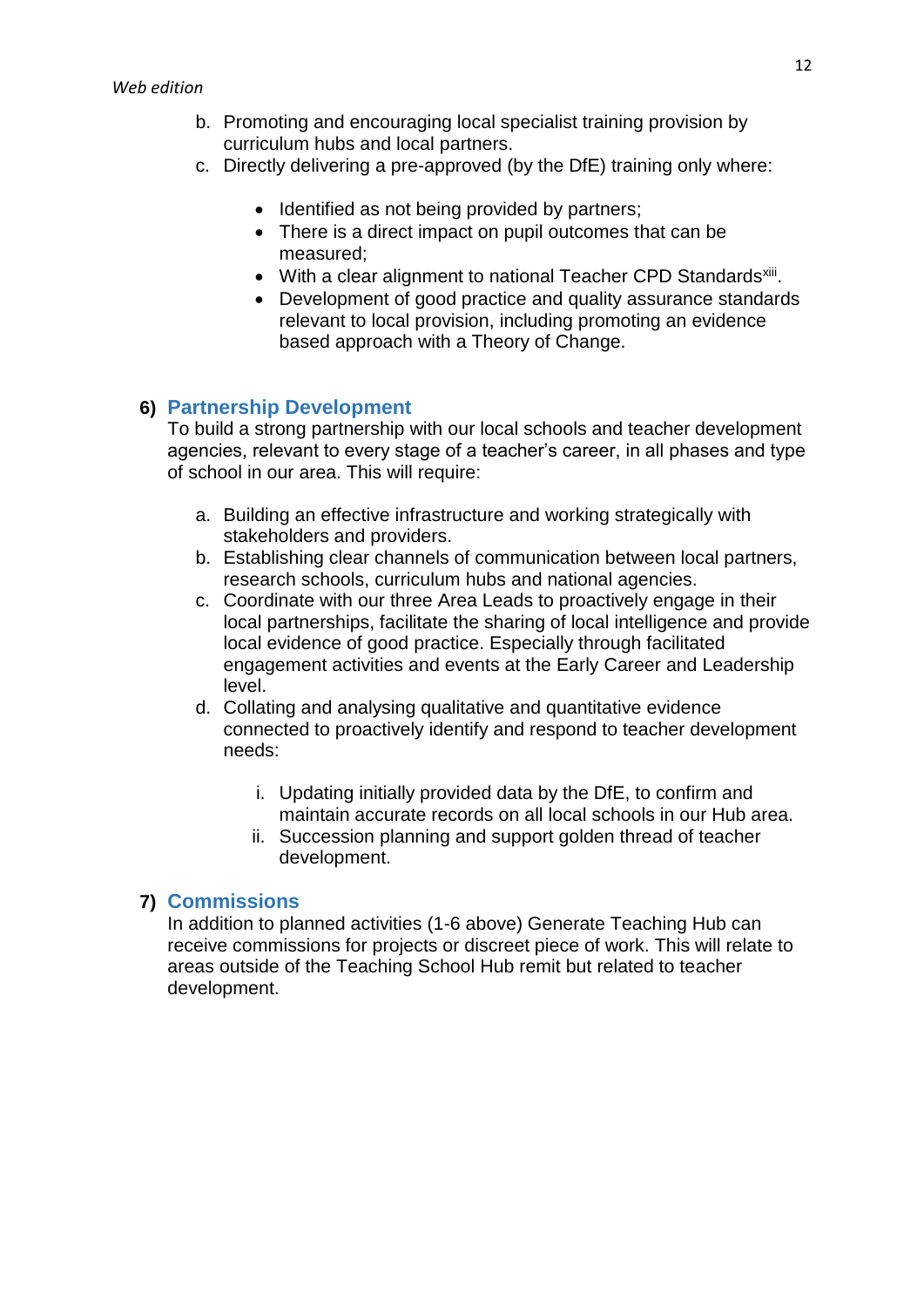# <span id="page-12-0"></span>**5. Hub Structure**

### <span id="page-12-1"></span>**Partners**

To deliver Generate Teaching Hub's goals and our approach (as outlined above) we understand that partnerships are key.

Multiple partners are engaged in the organisation, leadership, delivery and consumption of Generate Teaching Hub's services – *it is a dynamic system that connects a wide community of practitioners.*

Our partners can be identified as three types:

### *i. Strategic Partners*

These are organisations that mainly operate at a regional or national level – or influence significant resources - and connect to generating great teachers in our area. They include:

- Department for Education.
- Ofsted.
- National Providers (e.g. Teach First, Best Practice Network, Education Development Trust, etc.)
- Local Authorities.
- Teaching School Hubs.
- Higher Education Institutes.
- Diocesan Boards.
- Large Multi-Academy Trusts of 26 or more schools.

We also recognise many other organisations could support our aims and intend to broaden this list to economic, health, skills and employment partners as / when appropriate the future.

### *ii.* **Delivery Partners**

These organisations directly provide services to our schools and have an in depth or specialist role to play in generating great teachers:

- Research Schools.
- Curriculum Hubs (e.g. Maths, Science, English).
- Behaviour Hub Lead School.
- Legacy Teaching Schools / Teaching School Alliances.
- Local Multi-Academy Trusts.
- Private training providers (e.g. Primary Language Network).

[Our three Area Leads are key delivery partners, therefore they are included in the team section below.]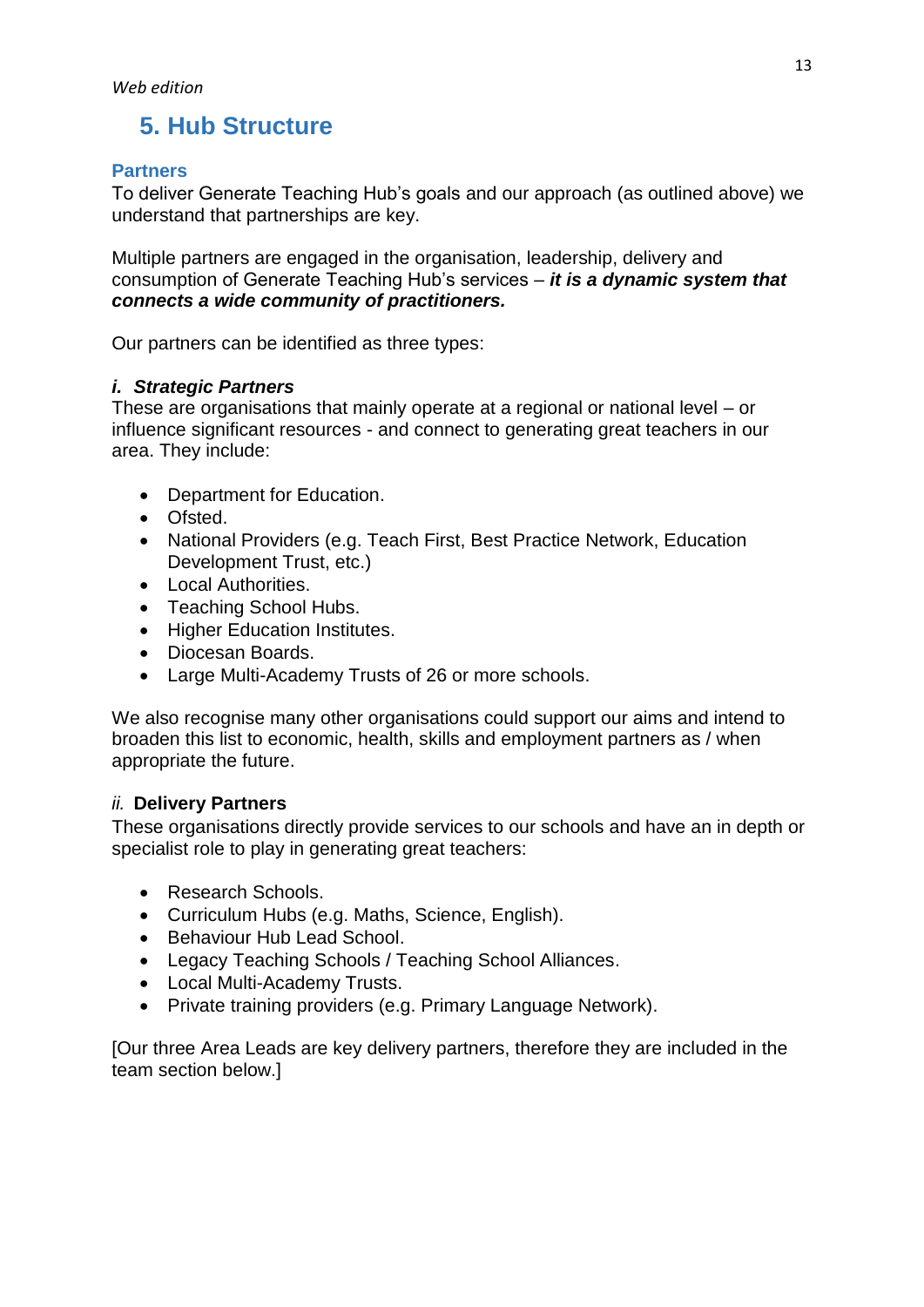### *Web edition*

### *iii. School Partners<sup>2</sup>*

These organisations (c. 280) are our core community, ones we will provide teacher development services to:

- 219 Primary schools,
- 39 Secondary schools,
- 14 Special Educational Needs schools,
- 2 Alternative Provision schools,
- 2 Other schools (tbc), and,
- 6 Nursery schools.<sup>3</sup>

The above schools include:

- 5,835 Teachers serving an estimated 99,235 children and young people
- 25 are Unqualified Teachers
- 268 are Early Career Teachers

Plus, we estimate a wider additional audience to engage of 372 early years providers such as nurseries and PVIs. The DfE confirmed some Independent Schools are eligible for the Early Career Framework (this was announced in August 2021 and it effected just two schools in Wigan). We are able to engage Independent Schools if / as we choose to do so but they are not eligible for most DfE funded services.

### <span id="page-13-0"></span>**Core Team**

Generate Teaching Hub will be driven by a small core team of staff focused upon establishing and sustaining an effective, efficient operation. Through its services the team will be a centre of excellence for effective data management and sharing the evidence base in teacher development. Employed by WPAT and based in Simms Cross Primary School, Halton the following staff roles are agreed:

- $-CEO$
- Hub Director
- Hub Manager
- School Direct Manager
- Training Coordinator
- EYFS Lead
- School Direct Administrator
- Hub Administrator

In addition, we have:

 Three Local Area Leads (provided by Wade Deacon Trust in Halton; Golborne High School in Wigan and The Challenge Academy Trust in Warrington) to

<sup>1</sup>  $2$  All figures here are taken from data supplied by the DfE in March 2021; the number of pupils is estimated from the supplied Teacher Pupil ratio of 17 to 1.

<sup>&</sup>lt;sup>3</sup> Our understanding is that school-run settings (maintained nurseries, state funded pre-schools, EYFS-only academies) need access to Appropriate Body, Early Career Framework and NPQs as they may have QTS teachers; they will also have 'other CPD' requirements. PVIs may also need our 'other CPD' services.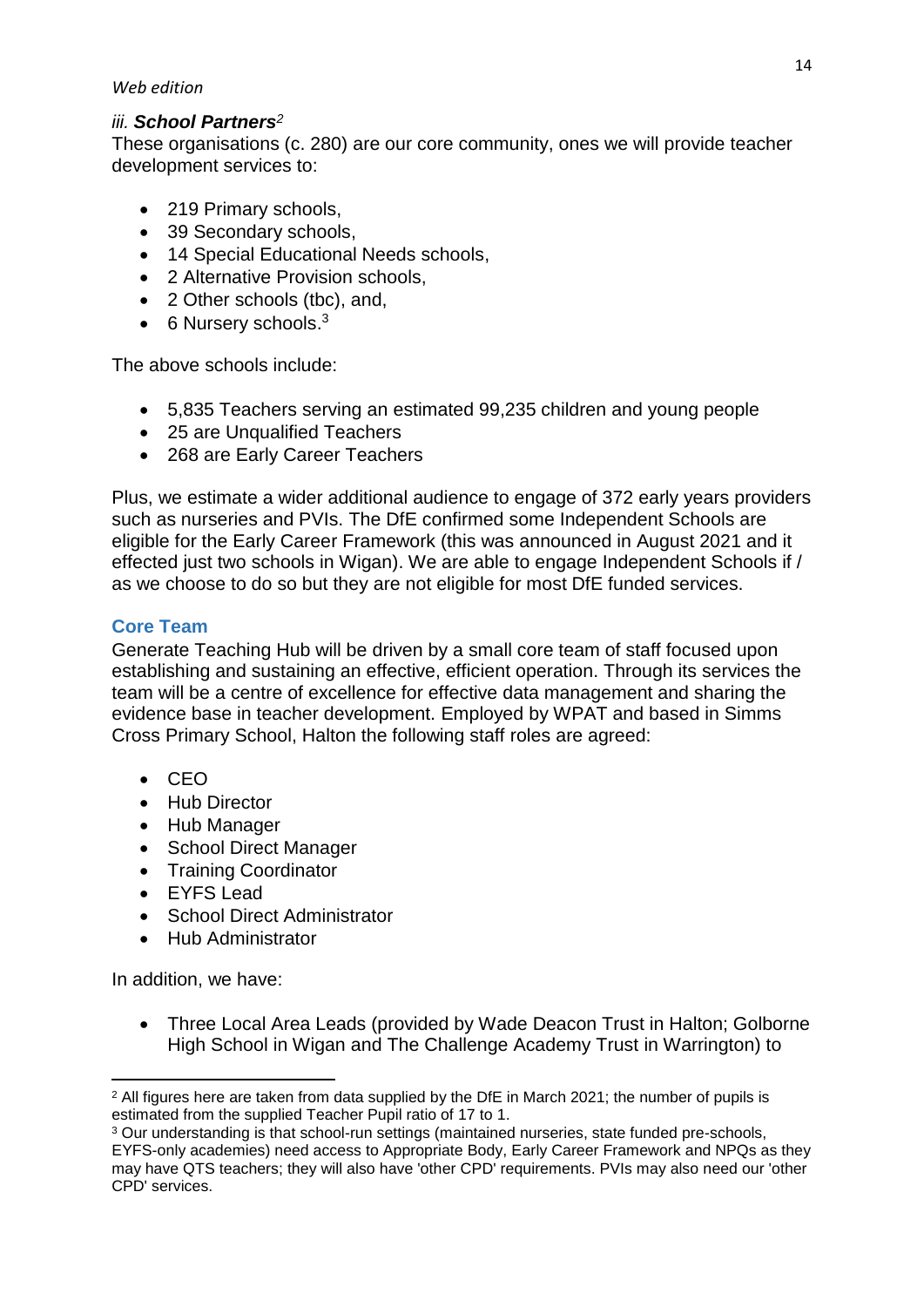facilitate local contact, communication and sharing of intelligence. They provide a senior leader contact for this role and devolve specialist contact to staff within their organisation. A service level agreement is in place for these roles.

- We have appointed Appropriate Body Assessors to match service demand and advise the Appropriate Body Board.
- We have commissioned a senior leader outside of our Hub area, to act as an Independent Hub Assessor to review our services and inform learning for future delivery.

### <span id="page-14-0"></span>**Specialists Team**

In addition to the core staff team we have recruited / will recruit in year one a network of over 100 specialist local teachers and leaders to provide:

- School based mentors to ECTs;
- Facilitators of training to ECTs and to ECT Mentors;
- Facilitators of NPQ programmes;
- Performance coaches to NPQ participants;
- CQI and Assessor Roles for NPQs:
- Content writers and contributors for NPQ courses;
- (Potentially) Trainers of CPD courses.

Many of these roles will be contracted with partners (e.g. our ECF Area Leads, Best Practice Network) and not directly commissioned by the Hub.

### <span id="page-14-1"></span>**Governance**

To ensure levels of decision making and authority are clear, we have developed three levels to our governance:

- A *Sub-Committee* of the WPAT Trustee Board will monitor activities and ensure the legal risk and responsibility is maintained. Initially this is being conducted with the Standards Committee, as this is a major new development for the Trust, before a separate committee will be constituted by the Board.
- A *Strategic Board* of senior leaders to ensure decision-makers can lever in additional resources and strategic support. They are accountable for Hub performance and drive a forward plan with a clear vision, priorities and programme for our area. The group will meet termly from Autumn 2021 and will be chaired by the CEO of WPAT and have representation from the WPAT Trustee Board.
- A *Steering Group* has been formed of the Project Team and Area Leads to coordinate operational planning and the Hub. Chaired by the Director this group will invite attendees from partners as appropriate and meets half-termly from July 2021.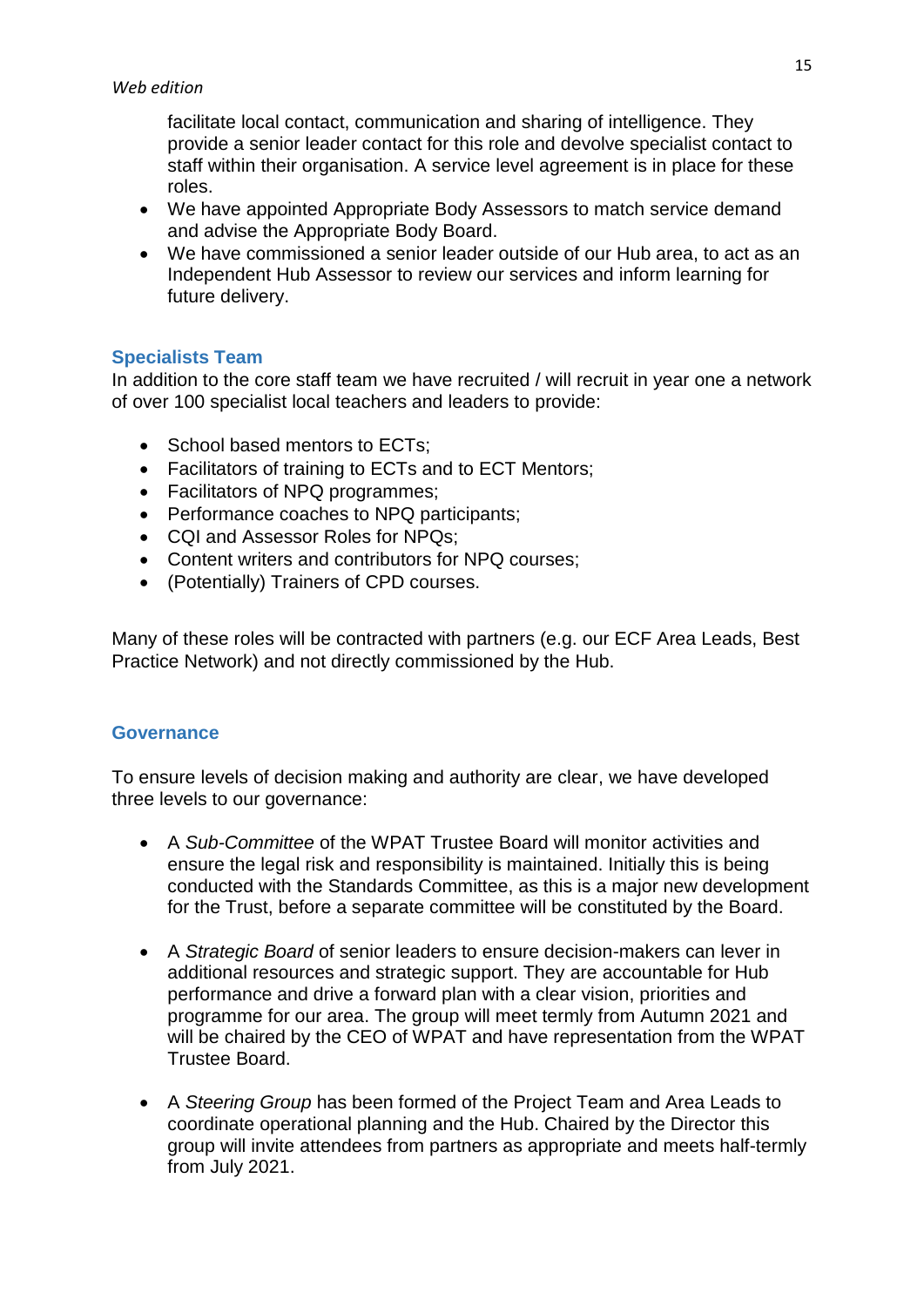At a Sub-Regional level, Teaching School Hubs in Liverpool City Region and Greater Manchester recognise the need to communicate about their planning but also contact with partners that cross Hub boundaries. We will support and engagement in proactive, positive communication between Hubs and such partners. This network is informal and not constituted.

- Two local engagement structures will be formed in Autumn 2021 around:
	- 1) **Leadership Development** Focusing upon middle and senior leadership development these will involve:
		- o A facilitated support network for specialist NPQ participants.
		- o A focus group for feedback and quality assurance of NPQ delivery.
	- 2) **Early Career** focusing upon recruitment and induction of new teachers in the first 3 years of entering the profession these will involve:
		- o A facilitated network of Initial Teacher Training providers to provide support and share good practice.
		- o A facilitated support network for NQT+1 teachers.
		- o A focus group for feedback and quality assurance of ECF delivery.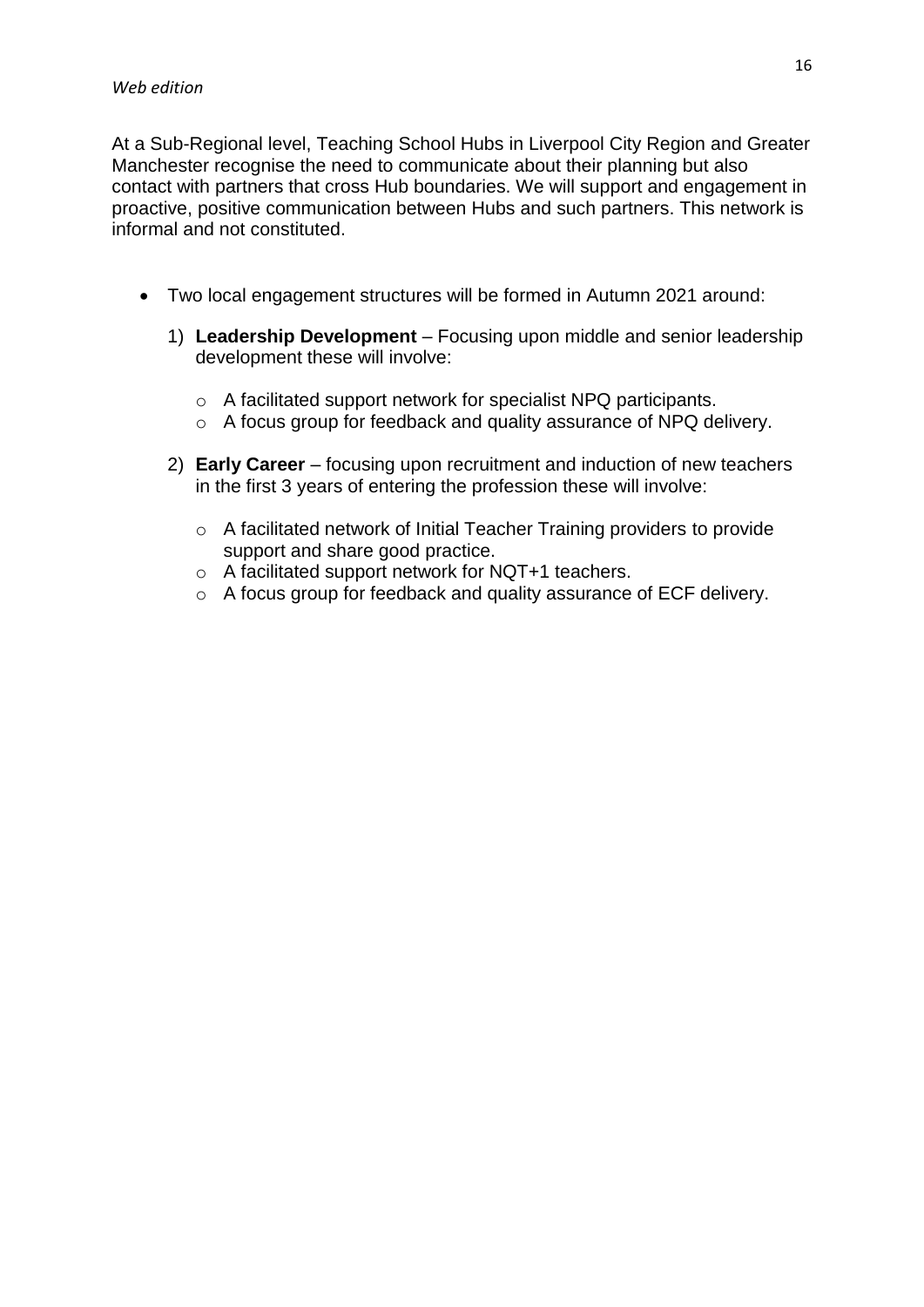# <span id="page-16-0"></span>**6. Partner Communications**

Generate Teaching Hub has to communicate with a seven stakeholder groups. We are also operating within a national eco-system designed and led by the DfE.

Our key stakeholders have been described in the list below to assist in segmenting their needs from and interest in our Hub:

- *Investors*, e.g. Department for Education, Regional Schools Council, Teaching School Hubs Council, National Lead Partners (Teach First, Best Practice Network);
- *Regional or Area Agents*, e.g. Local Authorities, Diocese, Multi-Academy Trusts, Higher Education Institutes, Curriculum Hubs;
- *Local Providers of Teacher Development*, e.g. legacy Teaching Schools, Initial Teaching Training providers, etc.;
- *School / Multi-Academy Trust Leaders*, e.g. CEOs, Executive Headteachers, Headteachers;
- *Middle to Senior school leaders*;
- *Early Career Teachers*;
- *Trainee Teachers*, including applicants to Teaching.

### <span id="page-16-1"></span>**Communication Outline**

Each of our stakeholder groups require different information for different reasons. However, there is also much cross over between audiences, with individuals holding multiple roles. Listed below is a broad review of our audience segments, what they need from a Teaching School Hub and how we will communicate with them.

| <b>Who</b>                                              | <b>What</b>                                                                                                                                                                           | <b>How</b>                                                                                                         |  |  |  |
|---------------------------------------------------------|---------------------------------------------------------------------------------------------------------------------------------------------------------------------------------------|--------------------------------------------------------------------------------------------------------------------|--|--|--|
| <b>Investors</b>                                        | Performance and KPI /<br>$\bullet$<br>finance reporting.<br>Outcome achievements<br>$\bullet$<br>through formal returns.<br>Formal Board papers.<br>$\bullet$                         | Returns and Reports when<br>requested plus<br>benchmarking where /<br>when available                               |  |  |  |
| <b>Regional /</b><br><b>Area Agents</b>                 | A 'helicopter' view of Hub<br>$\bullet$<br>activity and impact.<br>Trends and priorities of<br>$\bullet$<br>teacher development.                                                      | Annual reports.<br>Multi-Hub meetings.<br>Presentations to forums.<br>Networking.<br>$\bullet$                     |  |  |  |
| Local<br><b>Providers of</b><br><b>Teacher</b><br>Dev't | Reviews and updates on<br>$\bullet$<br>teacher development<br>priorities, needs,<br>participation.                                                                                    | Hub broadcast emails.<br>Local events /<br>presentations.<br>Local Area Lead contact.                              |  |  |  |
| School /<br><b>MAT</b><br><b>Leaders</b>                | Current guidance and policy.<br>$\bullet$<br>Must Do's for teacher<br>development planning.<br>Compliance processes.<br>$\bullet$<br>Information that needs to<br>cascade to schools. | Termly Newsletter.<br>Briefing events.<br>As information / guidance<br>$\bullet$<br>changes - email & web<br>site. |  |  |  |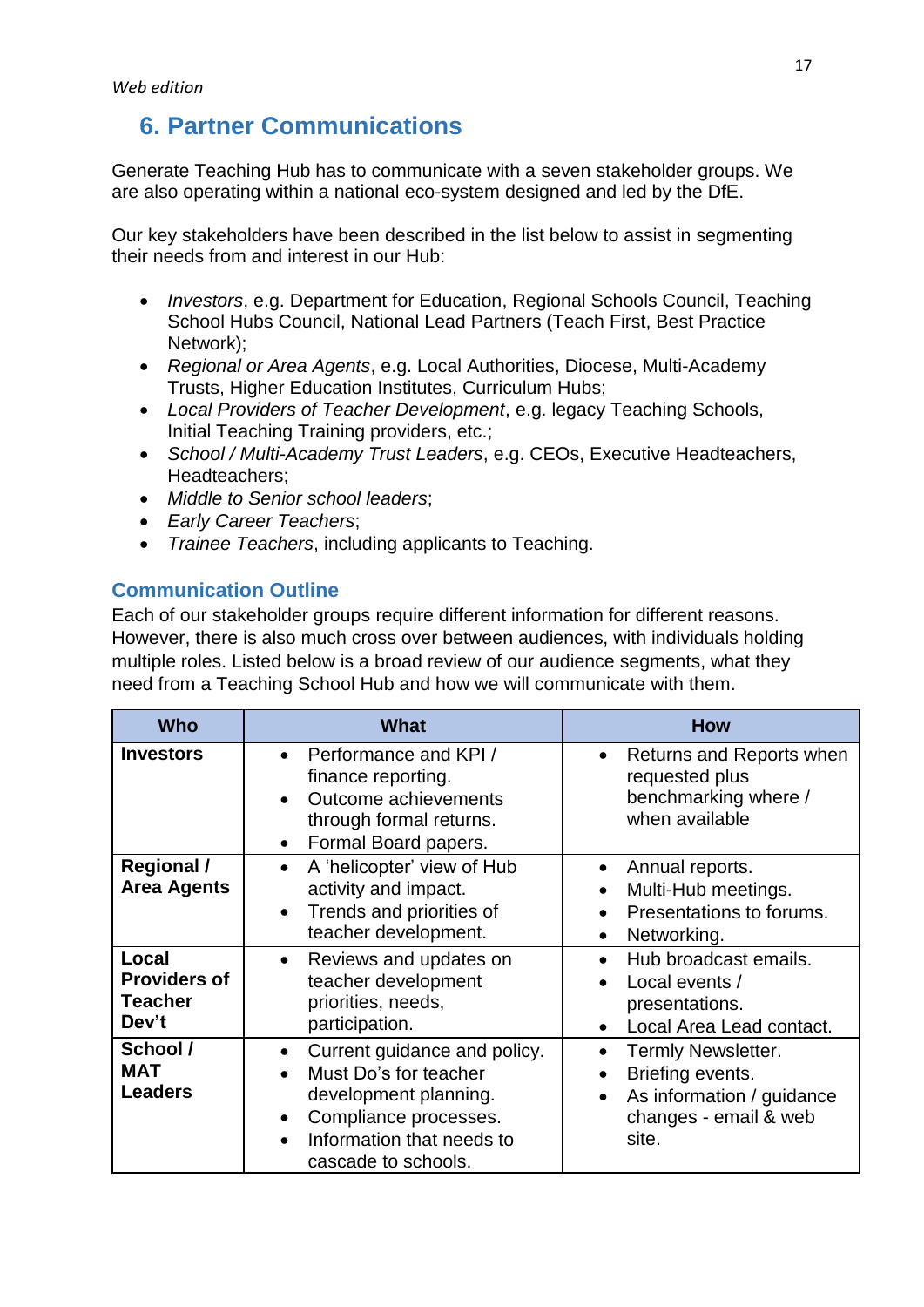*Web edition*

| <b>Who</b>                                           | <b>What</b>                                                                                                                                                                                                                                                                                | <b>How</b>                                                                                                                                                                                                                       |  |  |  |
|------------------------------------------------------|--------------------------------------------------------------------------------------------------------------------------------------------------------------------------------------------------------------------------------------------------------------------------------------------|----------------------------------------------------------------------------------------------------------------------------------------------------------------------------------------------------------------------------------|--|--|--|
| <b>Middle to</b><br><b>Senior</b><br><b>Teachers</b> | Opportunities for CPD,<br>$\bullet$<br>including NPQs.<br>Opportunities for<br>participation, e.g.<br>Facilitators, assessors,<br>$\bullet$<br>mentors and induction tutors.                                                                                                               | Recruitment emails and<br>web site promotion.<br>Briefings.<br>Forum attendance /<br>presentations.                                                                                                                              |  |  |  |
| <b>Early Career</b><br><b>Teachers</b>               | <b>Accessing Guidance, process</b><br>$\bullet$<br>and paperwork.<br>Understand their level of<br>$\bullet$<br>ownership and the role they<br>play in completing their<br>Induction.<br>Location of forms, advice and<br>AB role in supporting them.<br>Support and guidance.<br>$\bullet$ | Via Headteacher /<br>Induction Tutor contact.<br>Induction.<br>Handbooks.<br>$\bullet$<br>Social Media.<br>$\bullet$<br>Newsletters and email.<br>$\bullet$<br>Mentors.<br>[Potential for closed online<br>peer support forums.] |  |  |  |
| <b>Trainee</b><br><b>Teachers</b>                    | Requirements to become an<br>$\bullet$<br>ITT.<br>How to apply - where to find<br>$\bullet$<br>information.<br>Programme information and<br>$\bullet$<br>standards.<br>Support and guidance.                                                                                               | Web site with links to<br>national standards and<br>requirements.<br>Interview process.<br>Induction.<br>$\bullet$<br>Handbooks.<br>$\bullet$<br>Social Media.<br>$\bullet$<br>Newsletters and email.<br>Mentors.                |  |  |  |

### <span id="page-17-0"></span>**Methods of Communication**

Generate Teaching Hub has to deploy a range of communications to reflect the overarching approach of the service. The impact will support our strategic outcomes:

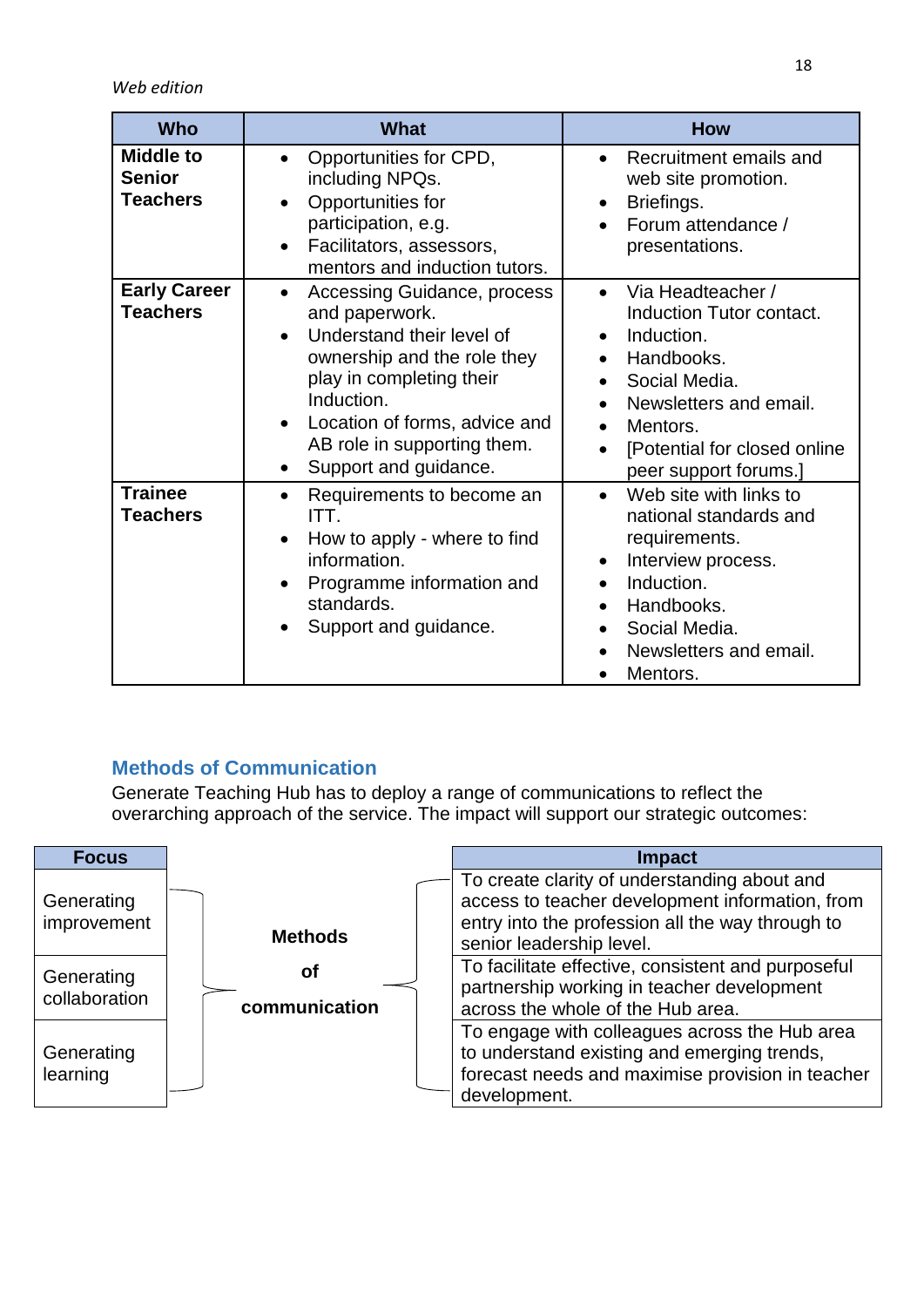### *Web edition*

Our communication methods are built around an in-depth, up to date website and broken down by frequency:

| <b>Annual</b> | <b>Communication Activities</b>     |
|---------------|-------------------------------------|
| Termly        | Service information leaflets.       |
|               | Local leader / practitioner forums. |
| Half termly   | Hub Bulletin.                       |
|               | Partner updates.                    |
| Monthly       | <b>ECF</b> newsletter.              |
| Weekly        | Website updates.                    |
| Ongoing       | News articles on website.           |
|               | Social media posts.                 |
|               | Service calls / requests by email.  |
|               | [Closed online peer support-TBC].   |
| Topic         | Briefings.                          |
| specific      | Handbooks.                          |

Generate teaching Hub has a mailing list of all schools in the area with office contacts and Headteacher contacts, as supplied annually by the DfE.

This is supplemented by a live mailing list of 645 names (transferred on 31<sup>st</sup> August 2021) that will be added to by contact details from service delivery and mailing list sign ups.

Privacy notices will be published for contact and data collection and delivery policies updated for current / produced for new services as relevant.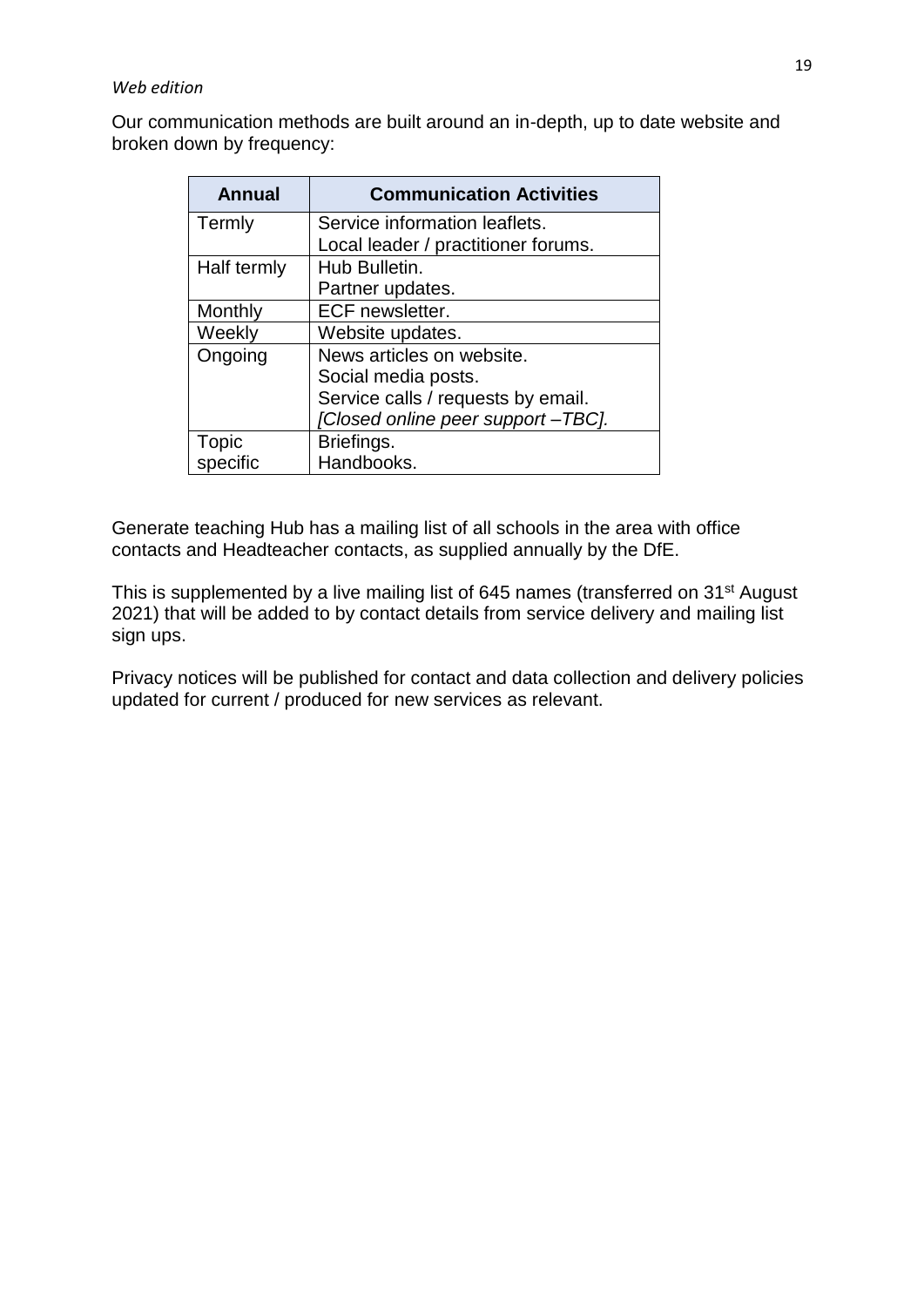# <span id="page-19-0"></span>**10. Wider Context**

Our location sits at the heart of four key areas: Merseyside, Greater Manchester, Lancashire and Cheshire. We connect these localities, sitting at the heart of teacher development as we generate collaboration across boundaries to inspire great teaching practice and drive the expectation of continual improvement. A helicopter view of the areas Generate Teaching Hub support is presented below for contextualising our planning.

### <span id="page-19-1"></span>**Localities**

Our three Local Authority areas each have a distinct locality and communities. To be familiar with the areas each council has produced a visual overview of their area:



**Halton** (Scale: population c. 127,000 people)

Click [HERE](https://www.google.com/maps/d/viewer?mid=1klT-6XkXvGZ8VNE7_kH9CJEHJoBwNng0&ll=53.35382188896703,-2.7138389999999823&z=12) to be taken to the original of information and data source provided by Halton Borough Council

A one page overview of the borough is [available here.](https://www3.halton.gov.uk/Pages/councildemocracy/pdfs/CensusandStatistics/Halton%20Borough%20Profile.pdf)



**Warrington** (Scale: population c. 210,000)

Provided by Warrington Borough Council (you can view different layers via the Map Features drop down list [HERE\)](http://mapping.warrington.gov.uk/wml/Map.aspx?MapName=Planning_and_LLC_External).

A summary overview of Warrington in facts and figures can be **found** [here.](https://www.warrington.gov.uk/facts)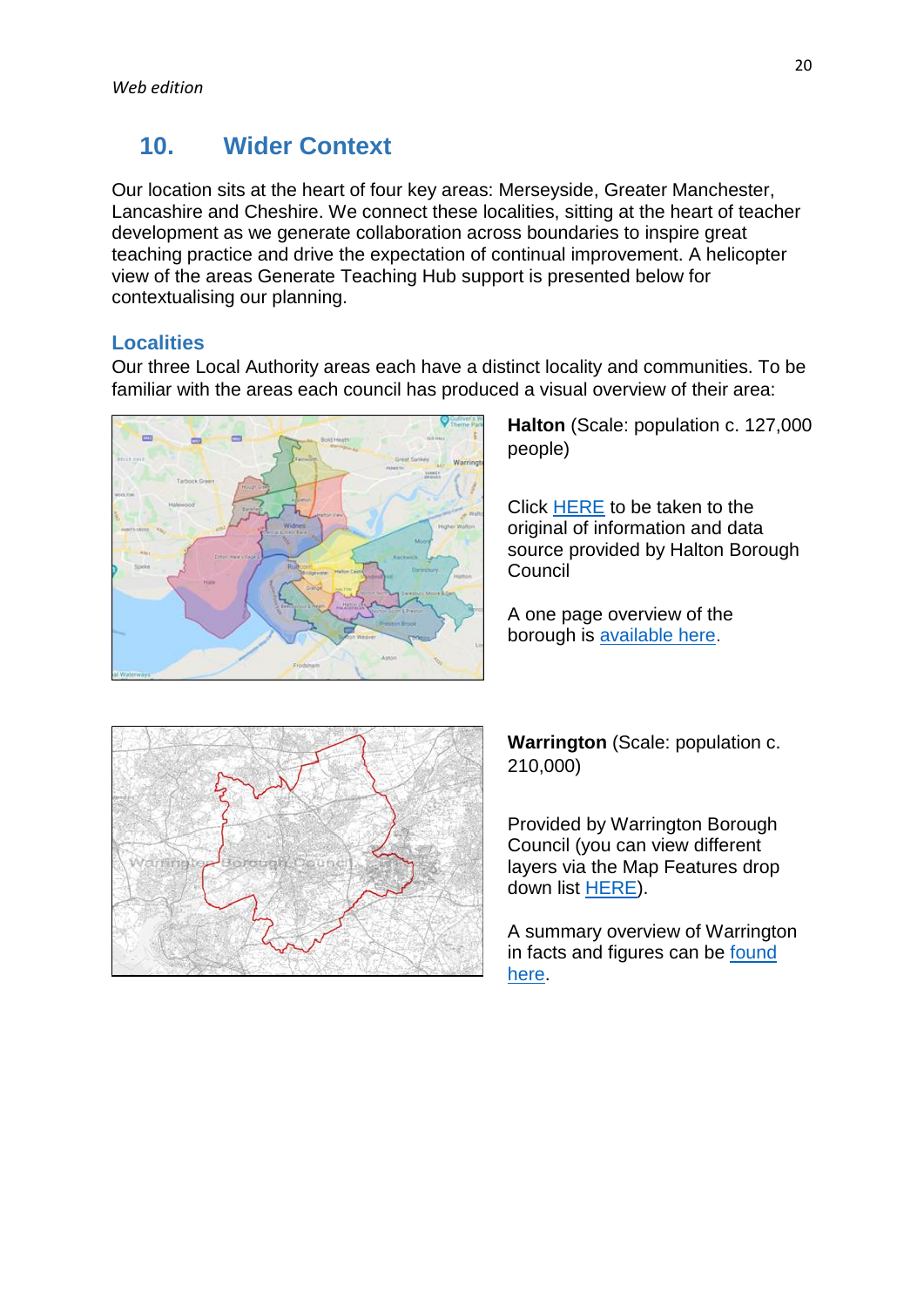### *Web edition*



**Wigan** (Scale: population c. 330,000)

Click [HERE](https://www.wigan.gov.uk/Council/Data-Statistics/Borough-Story/Locality-map.aspx) to be taken to the original source of information and data provided by Wigan Metropolitan Borough Council.

Access to data regarding the state of the borough is [available here.](https://www.wigan.gov.uk/Council/Data-Statistics/Borough-Story/KnowledgeLibrary.aspx)

### <span id="page-20-0"></span>**Geography and Demographics**

The geography and demographics for Halton, Wigan and Warrington differ greatly with each area having their challenges in relation to achieving local outcomes. The Joint Strategic Needs Assessment (JSNA) for these areas can be found by following the links below:

- **Halton** [HERE](https://www3.halton.gov.uk/Pages/health/JSNA/JSNASummary.pdf)
- **Warrington** [HERE](https://www.warrington.gov.uk/sites/default/files/2020-07/Joint%20strategic%20needs%20assessment.pdf)
- **Wigan** [HERE](https://www.wigan.gov.uk/Docs/PDF/Council/Strategies-Plans-and-Policies/Planning/Health-and-Social-Care/JSNAWigan4-17updatedversion.pdf)

Updated regularly, JSNAs are produced by the Local Authority who, in partnership with other strategic organisations, for example; the NHS, determine key areas of concern and highlight these through more detailed information, insight and data collection / presentation.

JSNA's contain detail about education attainment, social issues, housing, health issues and employment. The information contained in the various sources of information will help you understand and determine your catchment areas and the wider social needs of pupils.

Additional data and information can be found via the Health Profiles for each area. Health Profiles provide comparison data to the England norm using a red, amber & green rating. They highlight areas of concern and challenge. Where multiple challenges exist, often complex and entrenched, greater focus on attainment is noted as a means of addressing the long term issues.

Produced by Public Health England the Health Profiles are updated every 6 months. The most recent Health Profiles for each area are available by following the links below:

- **Halton** [HERE](https://fingertips.phe.org.uk/static-reports/public-health-outcomes-framework/at-a-glance/E06000006.html?area-name=Halton)
- **Wigan** [HERE](https://fingertips.phe.org.uk/profile/public-health-outcomes-framework/data#page/13/ati/102/are/E08000010)
- **Warrington** [HERE](https://fingertips.phe.org.uk/static-reports/public-health-outcomes-framework/at-a-glance/E06000007.html?area-name=Warrington)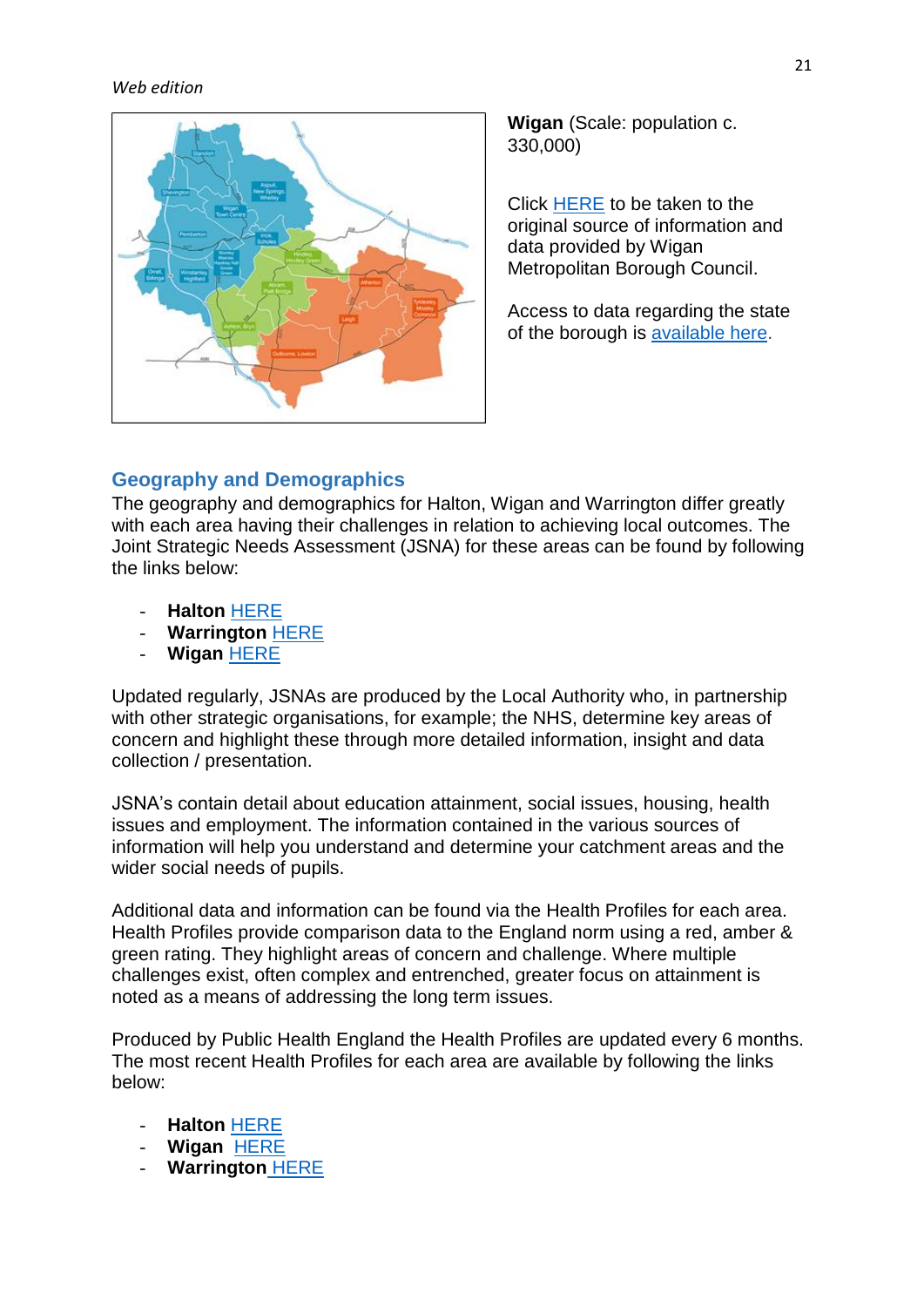### *Web edition*

### <span id="page-21-0"></span>**Education**

Each Local Authority produces useful information about schools and Post 16 provision in their area. This is available online. Information maintained by Local Authorities differ greatly with some providing useful mapping tools and others simply presenting lists and further links to useful information.

Click on the link below and you will be taken to the web resources provided by each Local Authority for that theme:

### **Halton**

- Primary Schools information [HERE](https://www3.halton.gov.uk/Pages/EducationandFamilies/PDFs/Schools/admissions/PrimaryBooklet.PDF)
- Secondary Schools information [HERE](https://www3.halton.gov.uk/Pages/EducationandFamilies/PDFs/Schools/admissions/AdmissiontoSecondarySchoolBooklet.PDF)
- Special Schools, Colleges and Post 16 Provision information [HERE](https://localoffer.haltonchildrenstrust.co.uk/schools-colleges-post16/)

### **Warrington**

- All Schools information [HERE](https://www.warrington.gov.uk/schools)
- Colleges and Post 16 provision [HERE](https://www.warrington.gov.uk/post-16-education-and-careers)
- SEND information [HERE](https://www.mylifewarrington.co.uk/kb5/warrington/directory/localoffer.page?localofferchannel=3&localofferagebands=3)

### **Wigan**

**.** 

- All Schools information [HERE](https://apps.wigan.gov.uk/schools/SchoolMap.aspx)
- Special Schools information [HERE](https://apps.wigan.gov.uk/schools/SchoolMap.aspx)
- Colleges and Post 16 Provision [HERE](https://www.wigan.gov.uk/Resident/Jobs-Careers/Education.aspx)

The education landscape in each area is different in terms of scale, with Wigan containing almost half of all schools in the Generate Teaching Hub area. The table below<sup>4</sup> scopes the numbers and types of schools in our area:

|               | Secondary      | Primary | $\overline{\overline{a}}$<br>Special<br>Education<br><b>Needs</b> | Alternative<br>Provision | <b>TOTALS</b> | # schools | with<br>Premium<br>incentive<br>schools<br>Pupil<br>$\aleph$ | with<br>incentive<br>sparsity<br>schools<br>$\aleph$ |
|---------------|----------------|---------|-------------------------------------------------------------------|--------------------------|---------------|-----------|--------------------------------------------------------------|------------------------------------------------------|
| <b>Halton</b> | $\overline{7}$ | 49      | 7                                                                 | 1                        | 64            | 66        | 52%                                                          | 0%                                                   |
| Warrington    | 14             | 69      | 5                                                                 | $\mathbf{1}$             | 89            | 83        | 22%                                                          | 0%                                                   |
| Wigan         | 19             | 101     | 10                                                                | 1                        | 131           | 136       | 18%                                                          | 0%                                                   |
| <b>Total</b>  | 40             | 219     | 22                                                                | 3                        | 274           | 285       | 27%                                                          | 0%                                                   |

<sup>4</sup> Exact school numbers are not agreed across datasets. In our table, the data for the blue columns is drawn from the listing provided by the DfE to all Teaching School Hubs in April 2021 – NB: Warrington has 2, Wigan has 6 further 'independent or post 16' providers listed in the DfE data. The data in the green columns is drawn from Teach First's data for LWY11 area. The official DfE designation for LWY11 is 276 schools in total (39 secondary; 219 primary; 14 SEN; and, 2 AP).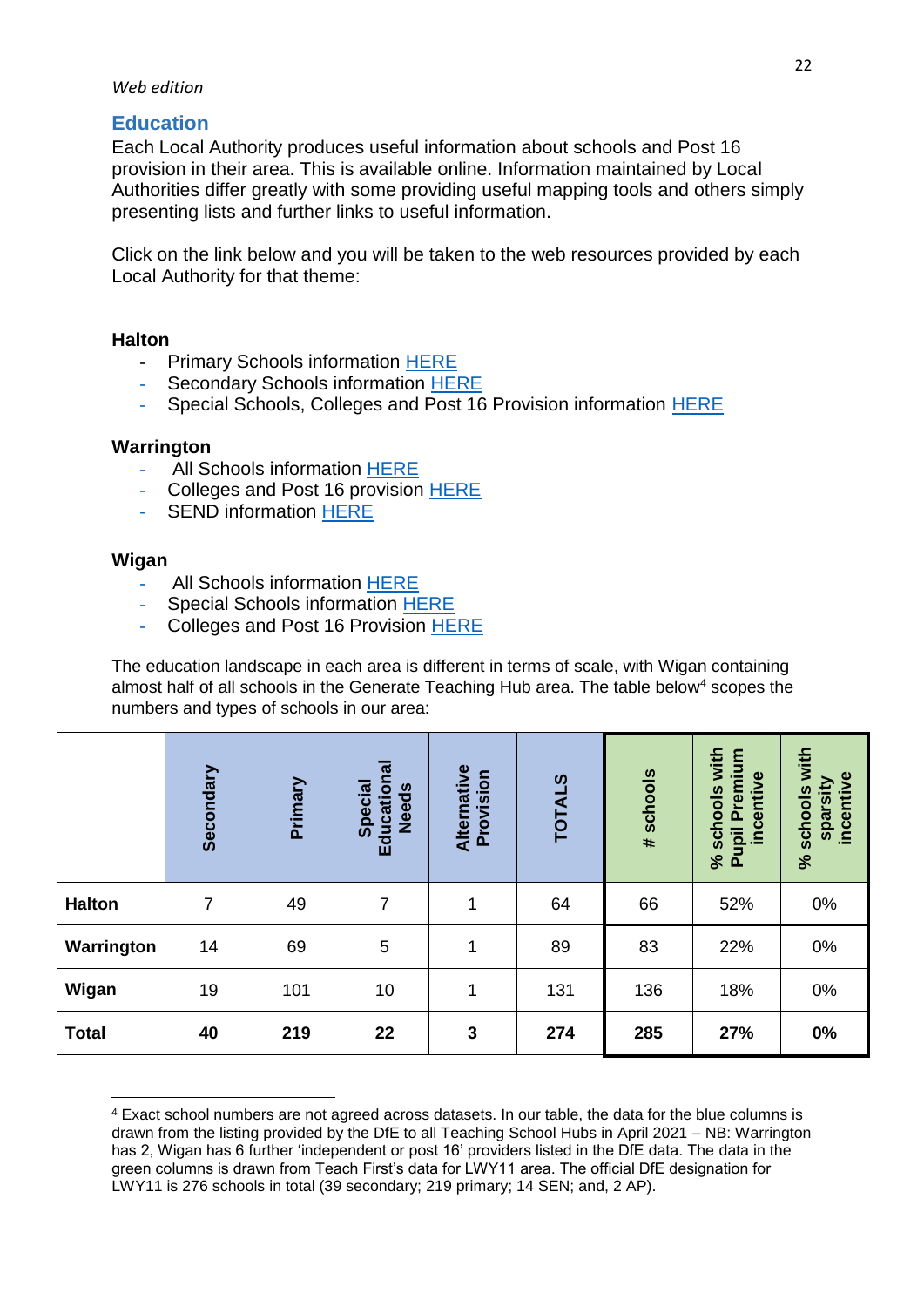Engagement with education partners across the Hub area is not a neat fit to our locality. Some Multi-Academy Trusts operate across part of our Hub area, others inside and outside the Hub area. We cover four Anglican Diocese of Education (Chester, Liverpool, Manchester and Lancashire) and sit within a Secondary cluster (East) of the Catholic Diocese that includes part of another Teaching School Hub area. Each Local Authority area has slightly different structures for communication with Primary and Secondary Headteachers, and in Wigan our Area Lead (Golborne High) is facilitating a CPD network of local partners unique to that area.

Information gathered in 2020 identified priorities in the Hub area as:

- The need to close the disadvantage gap in all three areas.
- The attainment gap at Secondary is widening.
- Secondary attainment levels in Warrington.
- Early years, SEND, Secondary Maths in Halton.
- Primary Reading, Secondary Maths, Progress8 in Wigan.

The priorities above would need updating as the impact of Covid-19 pandemic and time may have altered needs. In addition, a Teaching School Hub remit is *not* school improvement, therefore, identifying teacher development needs that connect to outcomes is the real insight we are seeking from our role.

The completion of a first audit of needs and provision will be a significant local baseline for Generate Teaching Hub to complete in Autumn 2021 and then learn from annually.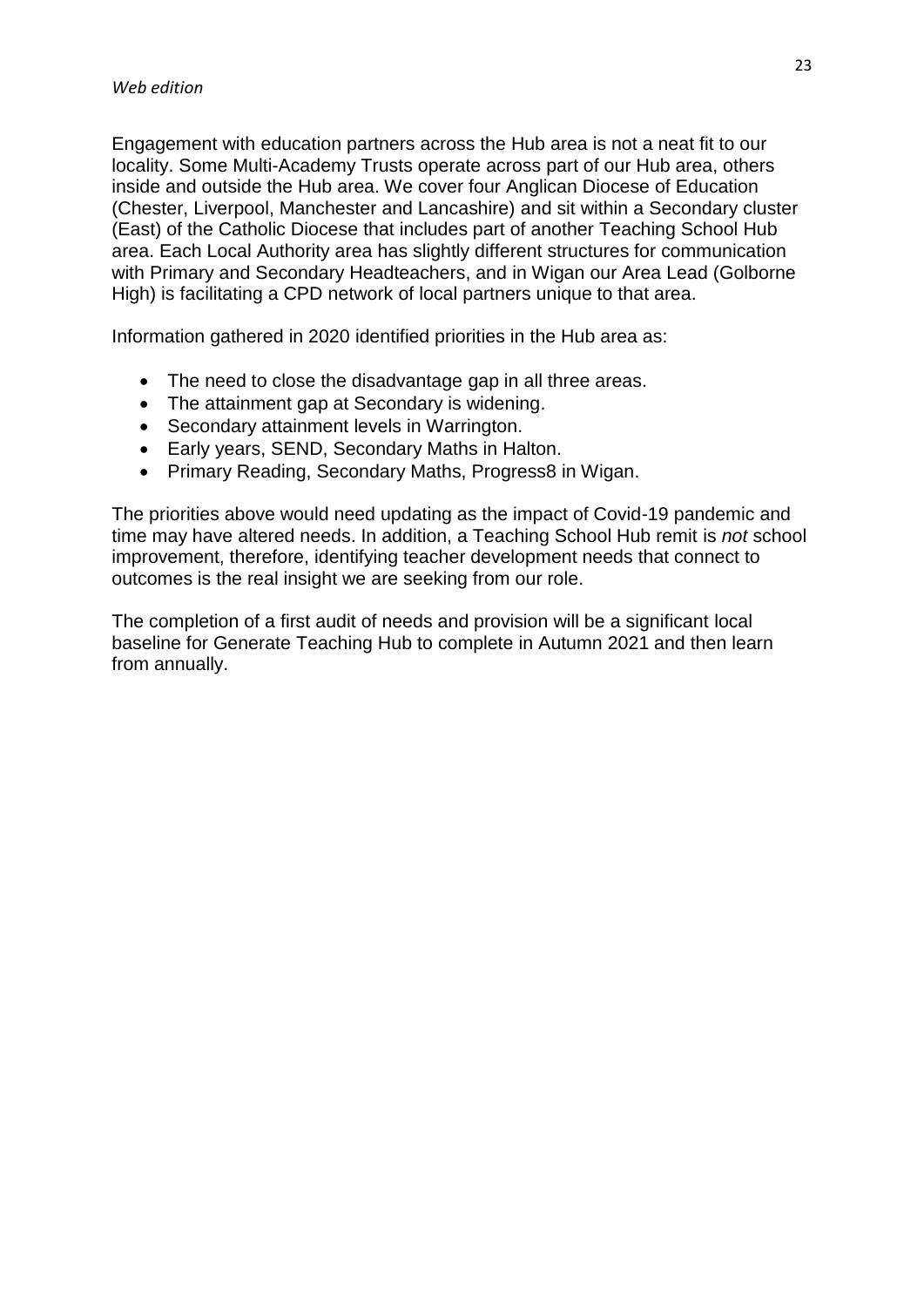# <span id="page-23-0"></span>**11. Risk Management**

Risk management: *'is focused on anticipating what might not go to plan and putting in place actions to reduce uncertainty to a tolerable level. Risk can be perceived either positively (upside opportunities) or negatively (downside threats). A risk is the potential of a situation or event to impact on the achievement of specific objectives.' xiv*

A Risk register has been produced for internal monitoring and leads appointed. The Risk Register should be reviewed updated every term and re-presented to the Board via a specific Agenda Item. A Board Champion will be identified, to own the Risk Register process at a Strategic level.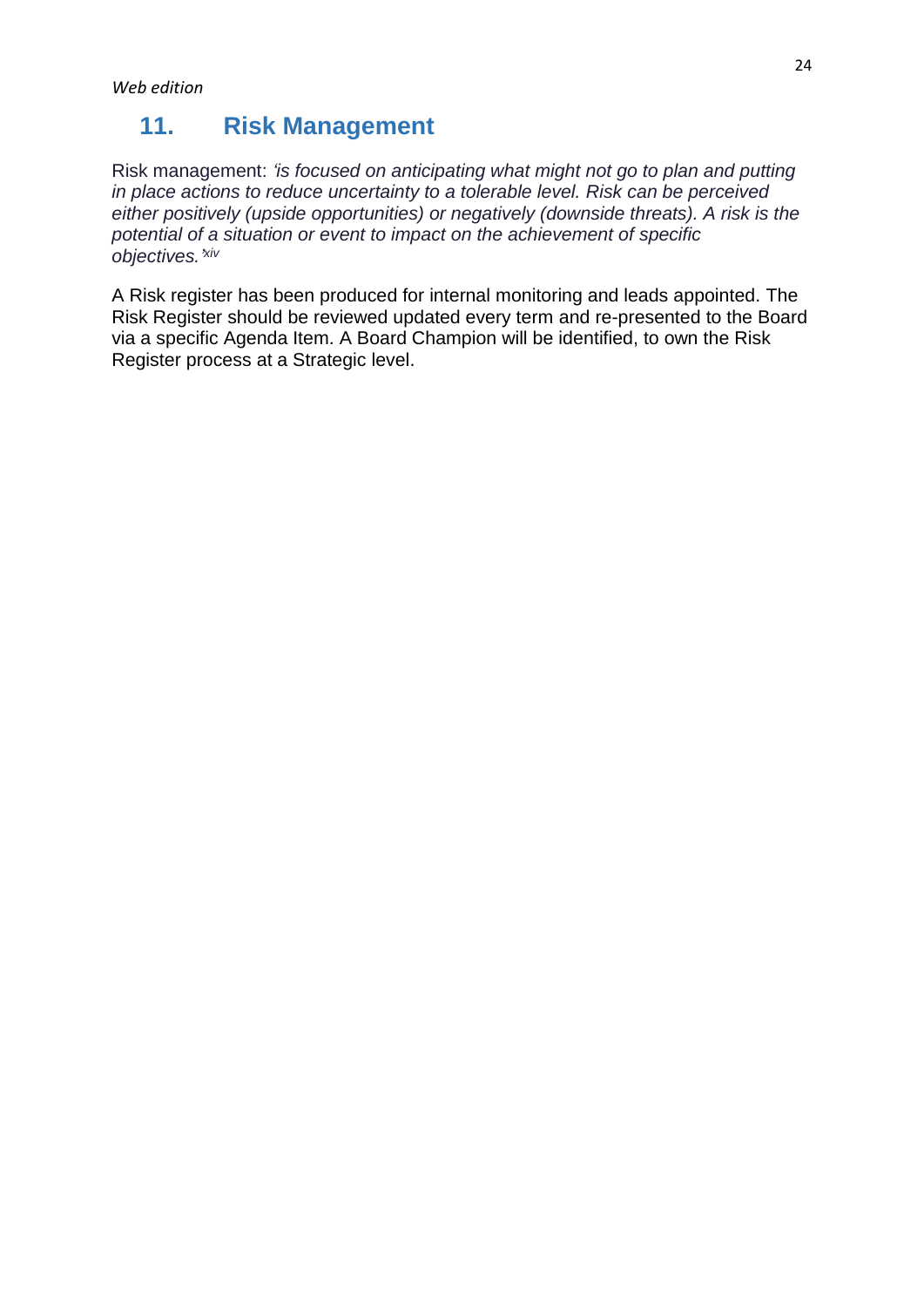# <span id="page-24-0"></span>**12. Finances**

Generate Teaching Hub is financed by a blend of core grant income (as monitored by the DfE directly), contract income (through agreements with national partners – currently Teach First for the ECF programme and Outstanding leadership Partnership / Best Practice Network for the NPQs) and earned income (such as additional projects, paid for events or commissions).